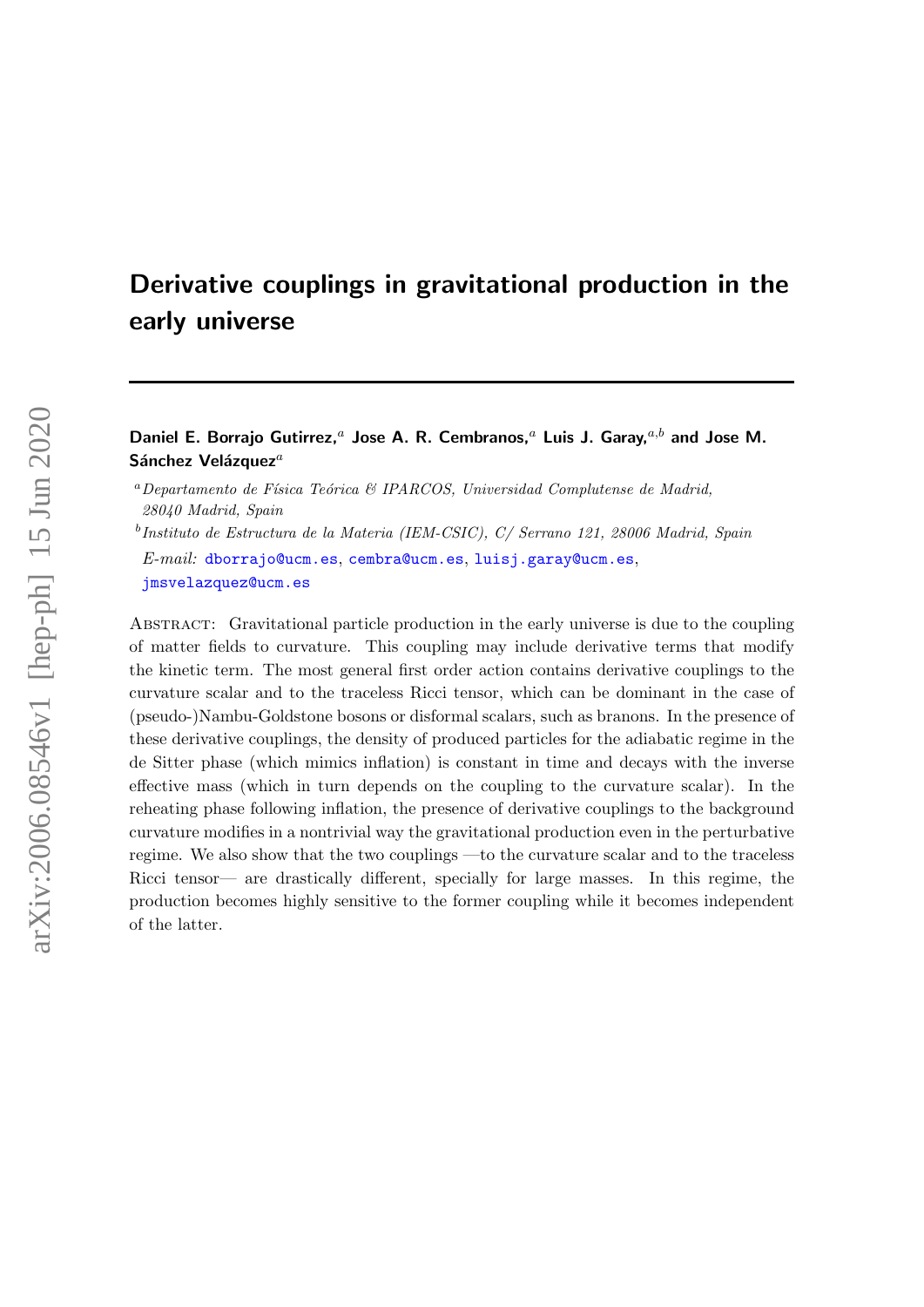# Contents

|   | 1 Introduction                             |          |                                     |    |
|---|--------------------------------------------|----------|-------------------------------------|----|
|   | 2 Particle creation in curved spacetimes   | $\bf{2}$ |                                     |    |
|   | 3 Particle creation in de Sitter spacetime |          |                                     | 6  |
|   | 4 Particle creation during reheating       |          |                                     | 9  |
|   | 4.1                                        |          | Background evolution                | 9  |
|   | Particle production<br>4.2                 |          |                                     | 10 |
|   | Perturbative analysis<br>4.3               |          |                                     | 11 |
|   | Results<br>4.4                             |          | 13                                  |    |
|   |                                            | 4.4.1    | Spectral particle production        | 13 |
|   |                                            | 4.4.2    | Total density of produced particles | 17 |
| 5 | Conclusions                                |          |                                     | 20 |

# <span id="page-1-0"></span>1 Introduction

Our current understanding of cosmology is based on the ΛCDM model, which introduces a dark matter sector to explain the dynamics of the Universe. This dark matter sector is yet poorly understood as the fundamental nature of its constituents remains still a mystery. Due to the seemingly negligible interactions between dark matter and the Standard Model (SM) sector [\[1,](#page-22-0) [2\]](#page-22-1), many authors have proposed in the last decades that dark matter may have been produced gravitationally during the early stages of the Universe [\[3–](#page-22-2)[8\]](#page-22-3). Gravitational production has been studied since the pioneer work of Parker [\[9\]](#page-22-4) in which the effect of spontaneous particle production by the expansion of the Universe was first studied. In general, we know now that particle creation is a general feature of quantum field theory in curved spacetimes which is the paradigm we use to study the early epochs of the Universe.

Inflation [\[10,](#page-22-5) [11\]](#page-22-6) provides the seeds for structure formation giving a nearly scaleinvariant power spectrum of fluctuations due to the quantum fluctuations of the inflaton field [\[12,](#page-22-7) [13\]](#page-22-8). The bridge between inflation and the usual hot big bang scenario is obtained by an intermediate phase known as reheating in which the energy stored in the inflaton field is transmitted to the Standard Model degrees of freedom. Particle production due to the expansion of the Universe is specially relevant during these two stages of the Universe and the transition between them. The density of created particles during these primordial cosmological epochs could potentially explain the dark matter abundance that is currently observed.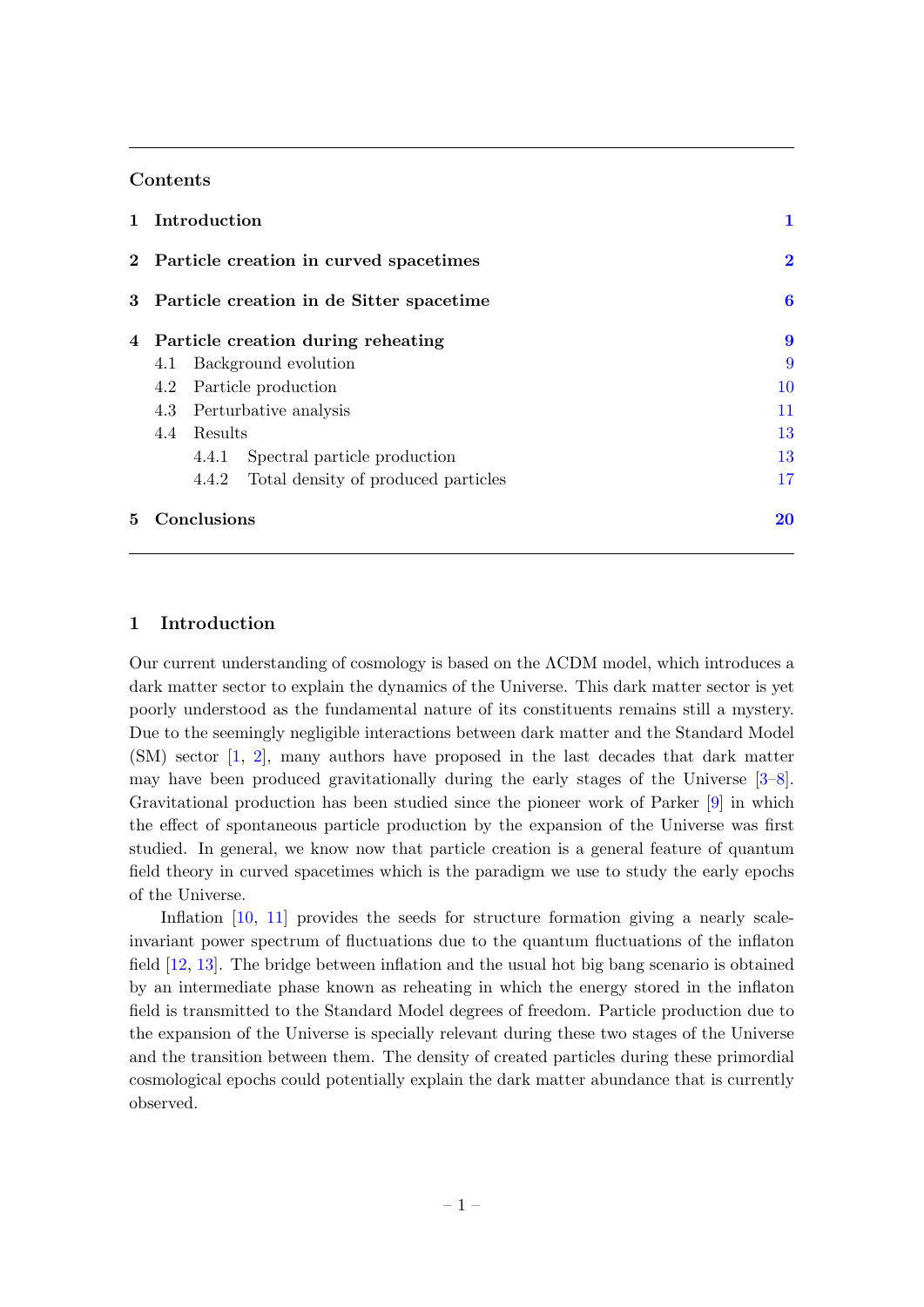With this goal in mind, we will consider a relativistic massive scalar field nontrivially coupled to gravity. In particular, we will include terms involving the field  $\varphi$ , its derivatives  $\varphi_{,\mu}$ , the Ricci tensor  $R_{\mu\nu}$ , and the scalar curvature R in the action. The  $R\varphi^2$  term has been largely studied in the previous literature [\[3–](#page-22-2)[8\]](#page-22-3), but terms containing derivatives of the field such as  $\varphi^{,\mu}\varphi^{,\nu}R_{\mu\nu}$  and  $\varphi^{,\mu}\varphi_{,\mu}R$  have not been studied in this gravitational production context as far as we know. The main goal of this work is to study particle production in the early universe in the presence of these derivative couplings. The existence of nonsuppressed nonminimal couplings of this kind appear in the context of (pseudo-)Nambu-Goldstone bosons associated with the breaking of global symmetries [\[14,](#page-23-0) [15\]](#page-23-1).They are also generic for disformal scalar fields [\[16\]](#page-23-2), that are coupled to the Einstein tensor. An example of this type of fields is provided by branons in flexible brane-world models [\[17–](#page-23-3)[21\]](#page-23-4). The phenomenology of such couplings have been extensively studied in colliders  $[19, 22-24, 24-26]$  $[19, 22-24, 24-26]$  $[19, 22-24, 24-26]$  $[19, 22-24, 24-26]$  $[19, 22-24, 24-26]$ , with precision observables [\[25,](#page-23-9) [26\]](#page-23-8), and with astrophysical observations [\[24,](#page-23-7) [27–](#page-23-10)[29\]](#page-23-11).

This manuscript is organised as follows. In section [2](#page-2-0) we introduce the model of a massive scalar field with a linear coupling to the Ricci scalar and linear derivative couplings to both the Ricci tensor and scalar, neglecting the back-reaction of the field on the background and the interaction with the SM particles. We then obtain the equation of motion for this field in a Friedmann-Lemaître-Robertson-Walker background. We quantise it and briefly describe the formalism of particle production in such curved spacetimes. In section [3](#page-6-0) we solve this equation for de Sitter geometry as a special case to see how the derivative couplings affect particle production. As we will see, in this case the addition of derivative couplings does not alter the type of equation for the modes of the field, simply introducing an effective mass which cannot be distinguished experimentally from the physical mass. In section [4](#page-9-0) we investigate the gravitational effects in a simplified model for the reheating background, allowing us to delve into the effects of the derivative couplings. The investigation in the reheating epoch is carried out numerically and we use an interpolation regime for the transition between the de Sitter phase and the reheating one. We conclude in section [5](#page-20-0) with a summary of the main results obtained in this work.

Notation: We use units such that  $c = \hbar = 1$  and signature  $(- + + +)$ .

## <span id="page-2-0"></span>2 Particle creation in curved spacetimes

Let us consider a massive scalar field with several direct linear couplings to the background curvature. The dynamics of this field in a given spacetime is encoded in the action

<span id="page-2-1"></span>
$$
S = -\frac{1}{2} \int d^4x \sqrt{-g} \left[ \varphi_{,\mu} \varphi^{,\mu} + (m^2 + \xi R) \varphi^2 \right] + \mathcal{S}_{\text{der}},\tag{2.1}
$$

where g is the determinant of the spacetime metric  $g_{\mu\nu}$ , R is the Ricci curvature scalar,  $\xi$ is a dimensionless constant, m is the mass of the field  $\varphi$ , and  $\mathcal{S}_{\text{der}}$  will be defined shortly. Apart from this latter term this is the well-known action for a nonminimally coupled scalar field without modifying the kinetic term. The derivative-coupling contribution to the action

$$
\mathcal{S}_{\text{disf}} = \frac{1}{2} \int d^4x \sqrt{-g} \Big[ \gamma R g^{\mu\nu} + \sigma \big( R^{\mu\nu} - \frac{1}{4} R g^{\mu\nu} \big) \Big] \varphi_{,\mu} \varphi_{,\nu}, \tag{2.2}
$$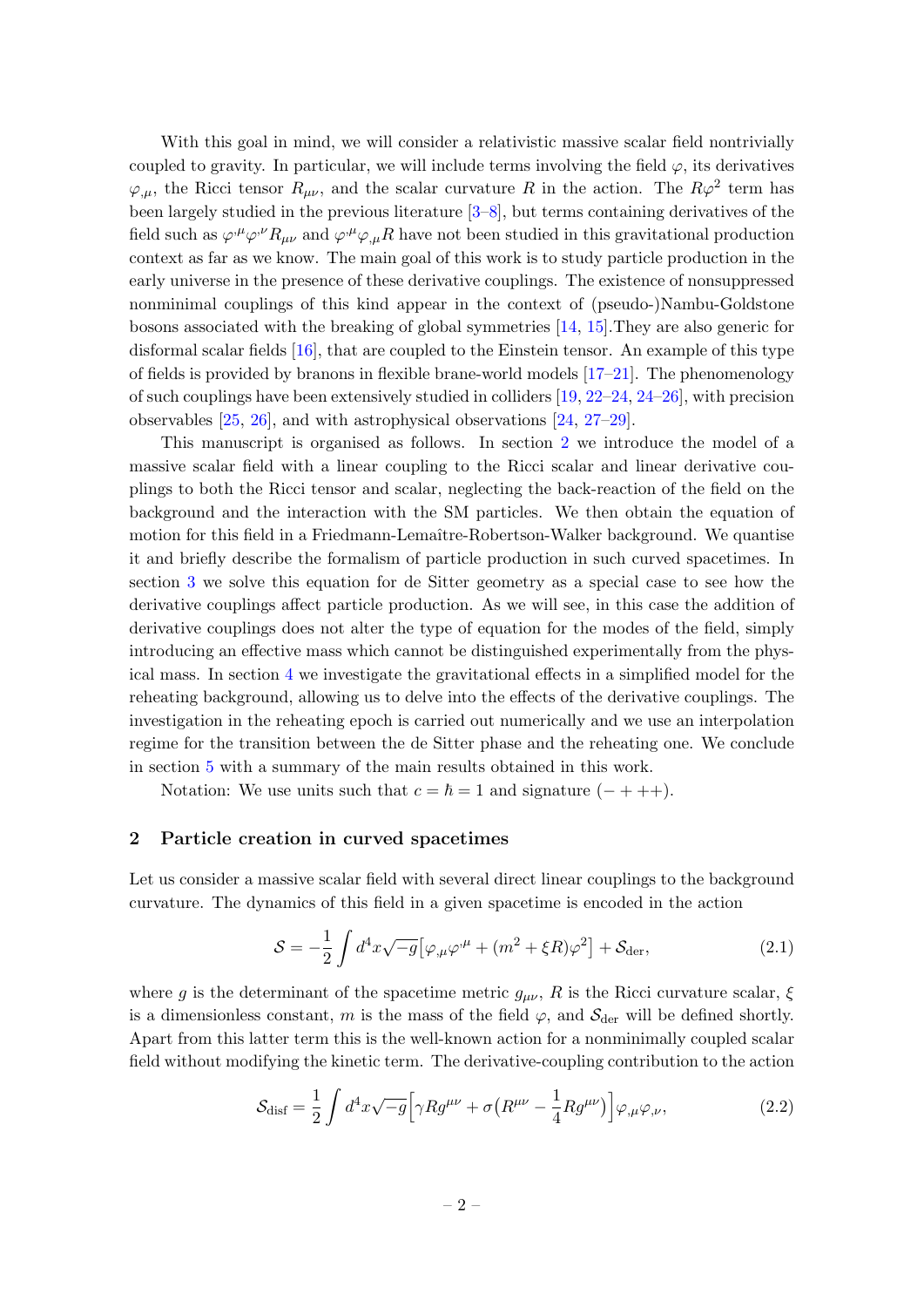where  $R^{\mu\nu}$  is the Ricci tensor and  $\gamma$  and  $\sigma$  are parameters with units of inverse energy squared, has been written in this particular form in order to separate the part that describes the coupling to the curvature scalar from the part that contains the coupling to the traceless Ricci tensor. In fact, as we will see, these two contributions play an entirely different role in the particle production.

In cosmological scenarios the background geometry is well described, in average, by the Friedmann-Lemaître-Robertson-Walker metric. For simplicity and in agreement with the current cosmological observations [\[30\]](#page-23-12), we are considering flat spatial sections. Moreover, for later convenience, we will write the FLRW metric using conformal time:

<span id="page-3-3"></span>
$$
ds^{2} = a(\eta)^{2}(-d\eta^{2} + \delta_{ij}x^{i}x^{j}).
$$
\n(2.3)

For this specific geometry, the Ricci tensor is diagonal and its spatial components, due to homogeneity and isotropy, are all equal. It can be expressed in terms of the scale factor  $a(\eta)$ , the Hubble parameter  $H = a'/a^2$ , and the curvature scalar  $R = 6a''/a^3$  as

<span id="page-3-2"></span>
$$
R_{00} = (3H^2 - R/2)a^2, \qquad R_{ii} = (H^2 + R/6)a^2,
$$
\n(2.4)

where the prime denotes derivative with respect to the conformal time  $\eta$ .

From the action [\(2.1\)](#page-2-1) we obtain the equation of motion for the field  $\varphi$ :

$$
(1+A)\varphi'' - (1+B)\nabla^2\varphi + C\varphi' + D\varphi = 0,
$$
\n(2.5)

where, for convenience, we have defined the functions

$$
A = 3\sigma H^{2} - (\gamma + \sigma/4)R, \qquad C = 2aH(1 + E), \qquad E = A + A'/(2aH),
$$
  
\n
$$
B = -\sigma H^{2} + (\sigma/12 - \gamma)R, \qquad D = (m^{2} + \xi R)a^{2}.
$$
\n(2.6)

An appropriate rescaling of the field variable allows us to eliminate the friction term. Indeed, in terms of the rescaled field  $\chi(\mathbf{x}, \eta) = f(\eta)\varphi(\mathbf{x}, \eta)$  with

<span id="page-3-0"></span>
$$
f(\eta) = a(\eta)\sqrt{1 + A(\eta)},\tag{2.7}
$$

the equation of motion for  $\chi$  reads

$$
\chi'' - \frac{1+B}{1+A} \nabla^2 \chi + F\chi = 0,
$$
\n(2.8)

where

<span id="page-3-1"></span>
$$
F = \frac{(1+A)(4D - 2C') + 2CA' - C^2}{4(1+A)^2}.
$$
\n(2.9)

As a general comment, from  $(2.6)$  and  $(2.9)$  we see that some terms of the field equation vanish if  $\sigma = -4\gamma$ , including a term proportional to the second derivative of the curvature scalar  $R''$ . In this case the field couples only to the Einstein tensor, which is also the case for disformal scalar fields and branons [\[16–](#page-23-2)[21\]](#page-23-4). Moreover, additional significant simplifications may appear for specific functional forms of the scale factor. For instance, in a radiationdominated phase  $(a \propto \eta)$ , the curvature scalar vanishes; and in a de Sitter phase, which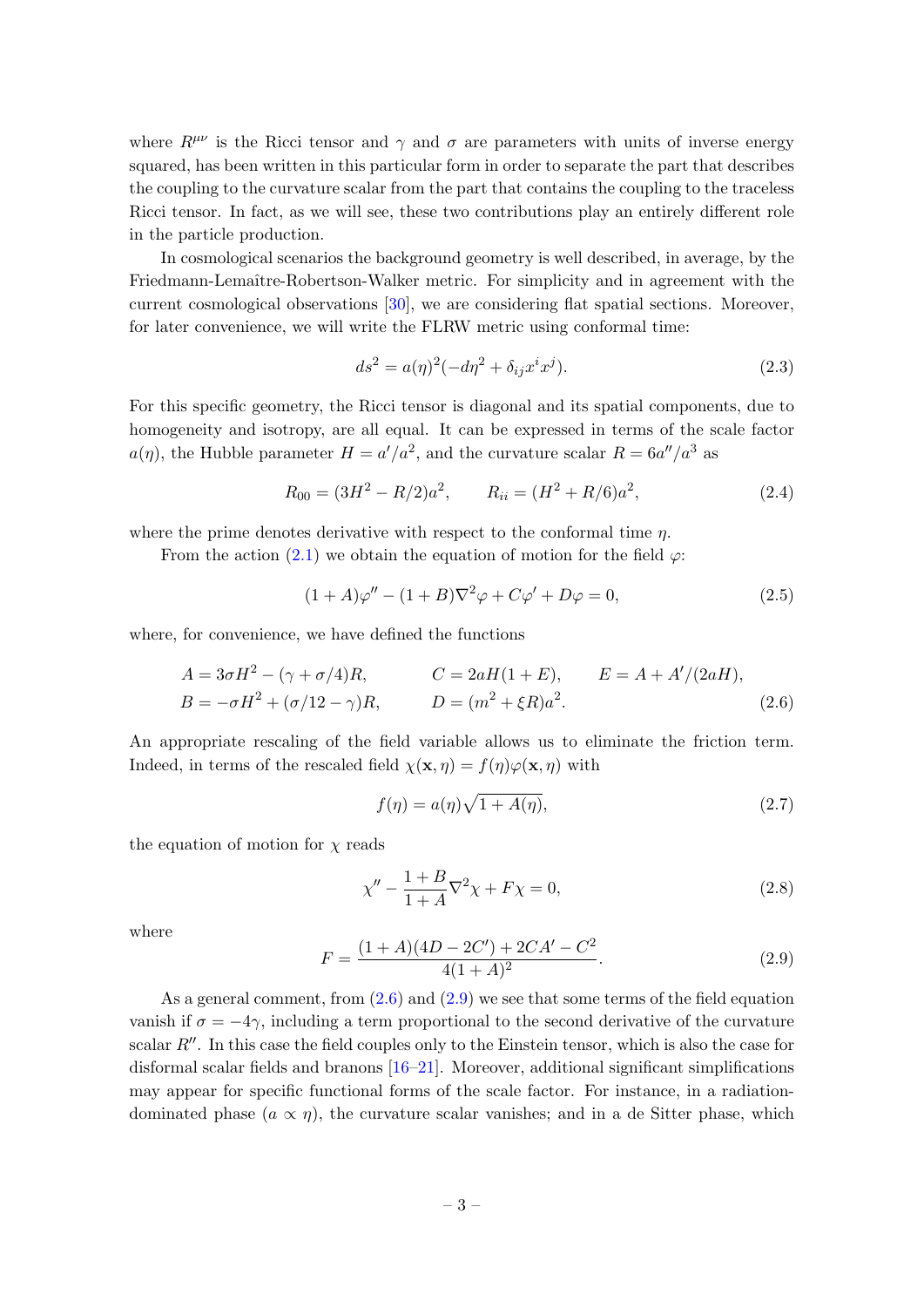mimics the dynamics of inflation  $(a \propto \eta^{-1})$ , all the curvature terms are proportional to the (constant) Hubble parameter in this phase.

Exploiting the fact that the spatial sections are flat, we can expand the field  $\chi$  in Fourier amplitudes

$$
\chi_{\mathbf{k}}(\eta) = \frac{1}{(2\pi)^{3/2}} \int d^3 \mathbf{x} \,\chi(\mathbf{x}, \eta) e^{-i\mathbf{k} \cdot \mathbf{x}},\tag{2.10}
$$

which satisfy harmonic oscillator-like equations of motion

<span id="page-4-4"></span>
$$
\chi_{\mathbf{k}}'' + \omega_k^2(\eta)\chi_{\mathbf{k}} = 0,\tag{2.11}
$$

where  $k = |\mathbf{k}|$ , with time-dependent frequency

<span id="page-4-3"></span>
$$
\omega_k(\eta) = \sqrt{\frac{1 + B(\eta)}{1 + A(\eta)} k^2 + F(\eta)}.
$$
\n(2.12)

We can write any solution as a linear combination of two complex conjugate solutions  ${v_k(\eta), v_k^*(\eta)}$ . Due to the isotropy of the background geometry, we can choose bases of solutions which only depend on k. Then the Fourier amplitude  $\chi_{\mathbf{k}}$  can be expressed as a linear combination of the mode function  $v_k$  and its complex conjugate, the coefficients being the creation and annihilation variables  $a_{\mathbf{k}}$  and  $a_{-\mathbf{k}}^*$ :

<span id="page-4-0"></span>
$$
\chi_{\mathbf{k}}(\eta) = \frac{1}{\sqrt{2}} \left[ a_{\mathbf{k}} v_k(\eta) + a_{-\mathbf{k}}^* v_k(\eta)^* \right]. \tag{2.13}
$$

In order to preserve the standard Poisson bracket structure for the annihilation and creation variables, the mode functions must be normalised. We will follow the convention of Ref. [\[13\]](#page-22-8):

<span id="page-4-2"></span>
$$
W[v_k, v_k^*] = v_k' v_k^* - v_k (v_k^*)' = 2i.
$$
\n(2.14)

The Fock quantisation procedure (see e.g. Ref. [\[31\]](#page-23-13)) can be carried out by promoting the annihilation and creation variables  $a_{\mathbf{k}}$  and  $a_{\mathbf{k}}^*$  to creation and annihilation operators  $\hat{a}_{\mathbf{k}}$  and  $\hat{a}_{\mathbf{k}}^{\dagger}$  $\mathbf{k}$  satisfying the canonical commutation relations

$$
[\hat{a}_{\mathbf{k}}, \hat{a}_{\mathbf{k'}}^{\dagger}] = \delta(\mathbf{k} - \mathbf{k'}), \qquad [\hat{a}_{\mathbf{k}}, a_{\mathbf{k'}}] = [\hat{a}_{\mathbf{k}}^{\dagger}, \hat{a}_{\mathbf{k'}}^{\dagger}] = 0. \tag{2.15}
$$

The Hilbert space for the states of the field is spanned in the usual way by the action of finite linear combinations of products of these operators on the vacuum state, defined as the one which is annihilated by all the annihilation operators, i.e.,

$$
\hat{a}_{\mathbf{k}}|0\rangle = 0, \qquad \forall \mathbf{k}.\tag{2.16}
$$

Generally speaking, in curved spacetimes, the definition of the vacuum state for the field is not unique but suffers from different ambiguities that can lead to potentially inequivalent quantum theories. Different choices of mode functions in [\(2.13\)](#page-4-0) will define a different set of creation and annihilation operators and hence, different vacuum states. As each basis of mode functions is complete, different bases must be related by a linear transformation, i.e., if we consider a different set of mode functions  $\{u_k, u_k^*\}$ , we can write

<span id="page-4-1"></span>
$$
v_k(\eta) = \alpha_k u_k(\eta) + \beta_k u_k^*(\eta), \qquad (2.17)
$$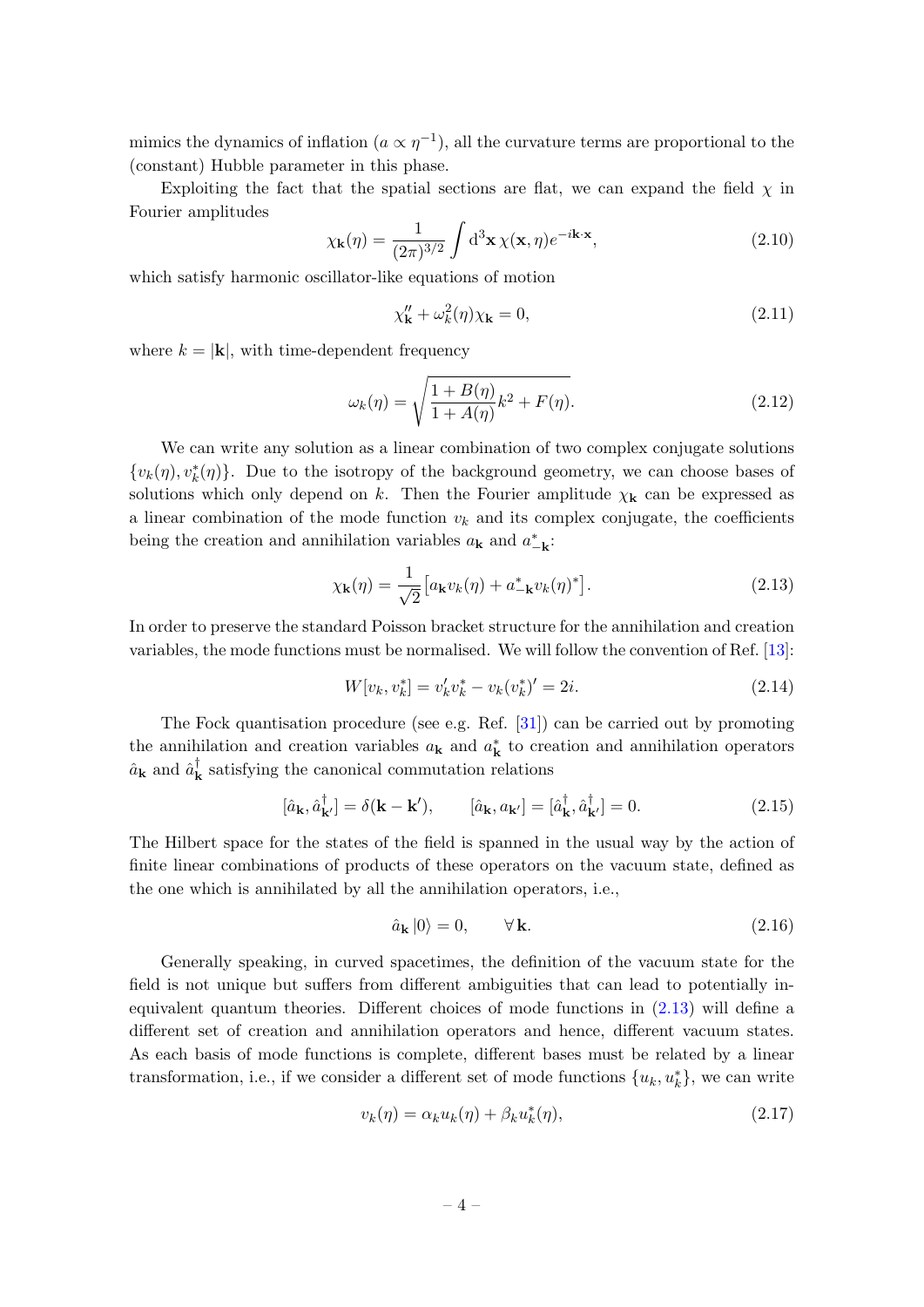with  $\alpha_k$ ,  $\beta_k$  complex coefficients satisfying appropriate normalisation conditions that ensure the normalisation of the new modes. This leads to new creation and annihilation operators related to the previous ones by the so-called Bogoliubov transformations,

$$
\hat{b}_{\mathbf{k}}^{\dagger} = \alpha_k \hat{a}_{\mathbf{k}}^{\dagger} + \beta_k^* \hat{a}_{-\mathbf{k}}, \qquad \hat{b}_{\mathbf{k}} = \alpha_k^* \hat{a}_{\mathbf{k}} + \beta_k \hat{a}_{-\mathbf{k}}^{\dagger}.
$$
\n(2.18)

The vacuum states corresponding to each quantisation  $|0\rangle_a$  and  $|0\rangle_b$  are related by

$$
|0\rangle_b = \left[\prod_{\mathbf{k}} \frac{1}{|\alpha_k|^{1/2}} \exp\left(-\frac{\beta_k^*}{2\alpha_k} \hat{a}_{\mathbf{k}}^\dagger \hat{a}_{-\mathbf{k}}^\dagger\right)\right] |0\rangle_a,\tag{2.19}
$$

provided that both quantisations are unitarily equivalent [\[32–](#page-23-14)[34\]](#page-23-15), that is to say, if and only if  $\sum_{\mathbf{k}} |\beta_k|^2 < \infty$ .

The Bogoliubov coefficients  $\alpha_k$  and  $\beta_k$  can be straightforwardly computed from [\(2.17\)](#page-4-1) imposing the Wronskian condition [\(2.14\)](#page-4-2):

<span id="page-5-1"></span>
$$
\alpha_k = \frac{u_k'^* v_k - u_k^* v_k'}{2i}, \qquad \beta_k = \frac{u_k v_k' - u_k' v_k}{2i}.
$$
\n(2.20)

If we introduce the particle number operator  $\hat{N}^{(a)} = \sum_{\mathbf{k}} \hat{a}_{\mathbf{k}}^{\dagger}$  $_{\mathbf{k}}^{\dagger} \hat{a}_{\mathbf{k}}$  (and likewise for the quantisation (b)), it is easy to see that the total number of particles  $_a\langle 0|\hat{N}^{(b)}|0\rangle_a$  corresponding to the quantisation (b) in the vacuum  $|0\rangle_a$ , is divergent because the spatial volume is infinite. Introducing the particle-number density  $\hat{n}^{(a)}$  to avoid this problem, it can be shown that

$$
a\langle 0|\hat{n}^{(b)}|0\rangle_a = \sum_{\mathbf{k}} |\beta_k|^2.
$$
 (2.21)

In cosmology, the gravitational production occurs because of the time evolution of the background geometry. In these scenarios, the vacuum state for a quantum field is not stationary. Particles are produced because the evolved vacuum state at a given instant of time is in general an excited state with respect to the instantaneous vacuum defined at that instant of time.

We can define the vacuum state of the scalar field through the initial conditions given in the asymptotic past. These initial conditions define a set of modes  $v_k$  and  $v_k^*$  to be discussed in the following sections. On the other hand, a comoving observer will have a different instantaneous notion of vacuum. We can use the so-called adiabatic prescription [\[35\]](#page-24-0) to define this instantaneous vacuum. This prescription is appropriate and well defined if the geometry evolves slowly enough as compared with the characteristic time scales of the field, i.e., whenever the frequency  $\omega_k(\eta)$  is a slowly changing function during the time  $\Delta \eta = 1/\omega_k$ (adiabatic condition):

<span id="page-5-2"></span><span id="page-5-0"></span>
$$
\left| \frac{\omega_k(\eta + \Delta \eta) - \omega_k(\eta)}{\omega_k(\eta)} \right| \approx \left| \frac{\omega'_k}{\omega_k} \Delta \eta \right| = \left| \frac{\omega'_k}{\omega_k^2} \right| \ll 1. \tag{2.22}
$$

The corresponding modes are then given by the WBK approximation to first order [\[35\]](#page-24-0) at a given  $\eta_0$ , which satisfy the following initial conditions:

$$
u_k(\eta_0) = \frac{1}{\sqrt{\omega_k(\eta_0)}}, \qquad u'_k(\eta_0) = \frac{-1}{\sqrt{\omega_k(\eta_0)}} \left( i\omega_k(\eta_0) + \frac{\omega'_k(\eta_0)}{2\omega_k(\eta_0)} \right). \tag{2.23}
$$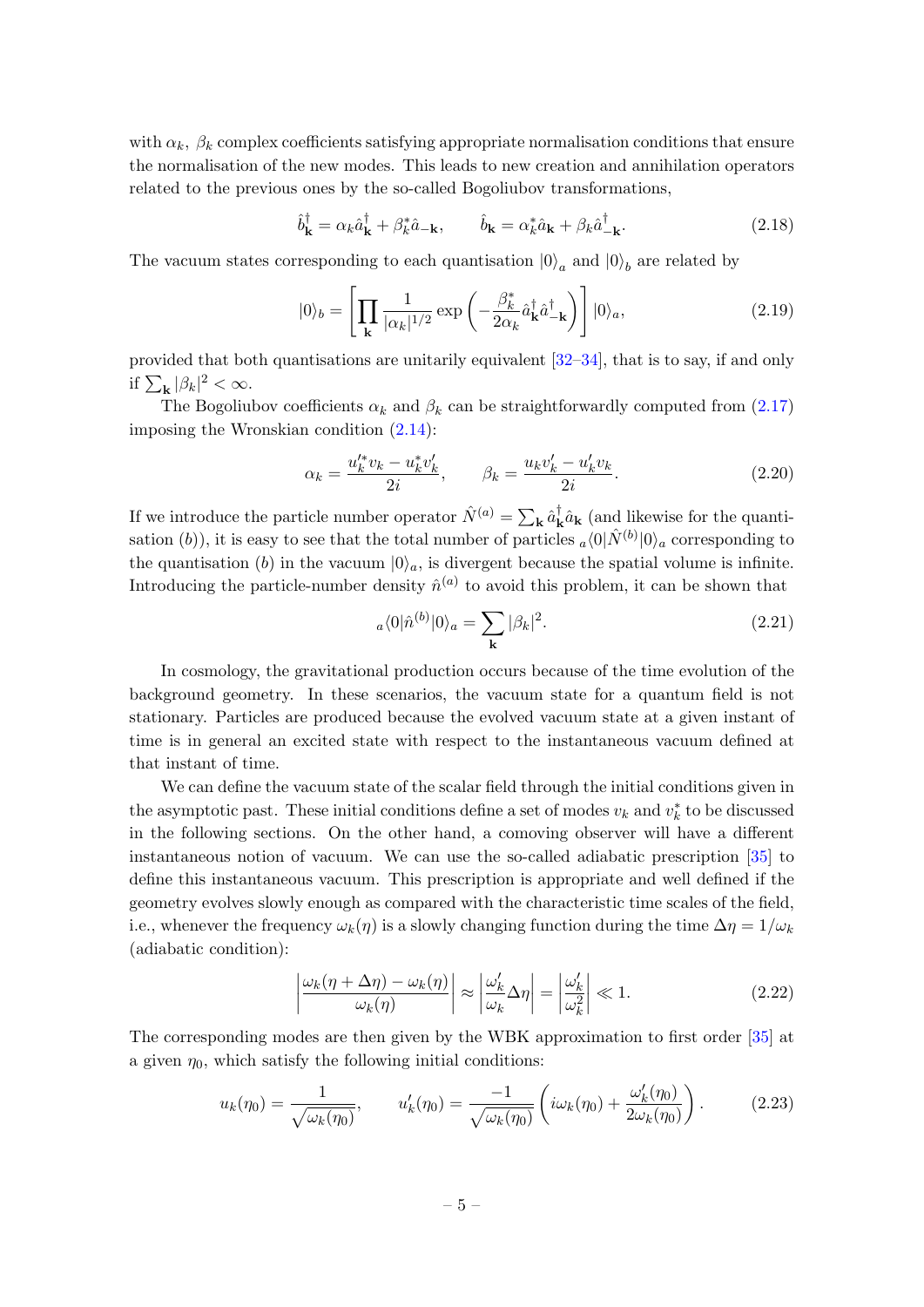#### <span id="page-6-0"></span>3 Particle creation in de Sitter spacetime

In order to explain the current cosmological observations with the standard cosmological model, people usually introduce an inflationary epoch prior to the usual big bang model. For our purposes, we can consider this inflationary epoch as a pure de Sitter geometry, which can be described with a scale factor  $a(\eta) = -1/(H_0\eta)$ . Here the Hubble parameter H<sub>0</sub> is constant and the conformal time  $\eta$  lies on the interval  $(-\infty, 0)$ . In more realistic scenarios, the background geometry is governed by a slowly varying Hubble parameter in a quasi-de Sitter expansion.

As the de Sitter geometry is a maximally symmetric solution, the Ricci scalar is proportional to the metric,  $R_{\mu\nu} \propto R g_{\mu\nu}$ . Therefore, in this background, the coupling to the derivatives of the field depends only on the single parameter  $\gamma$ . This is not surprising because for the de Sitter geometry the traceless Ricci tensor is identically zero. Computing the curvature related quantities for this scale factor and substituting them in  $(2.4)$  and [\(2.12\)](#page-4-3), we obtain the time-dependent frequency for the field during the inflationary phase:

$$
\omega_k^{\text{dS}}(\eta) = \sqrt{k^2 + \mu^2/\eta^2},\tag{3.1}
$$

where we have defined

<span id="page-6-1"></span>
$$
\mu = \frac{1}{H_0} \sqrt{\frac{m^2 + 12(\xi - 1/6)H_0^2 + 24\gamma H_0^2}{1 - 12\gamma H_0^2}}.
$$
\n(3.2)

Note that  $\mu$  behaves as a (constant) effective mass. Thus we see that the effect of the different considered couplings to the curvature is to modify the effective mass of the field during the inflationary phase. Inspecting the possible values of the coupling constants, we note that:

- 1. The effective mass  $\mu$  becomes imaginary for certain combinations of  $\xi$  and  $\gamma$ . In fact, the potential in these cases is not even bounded from below. These scenarios correspond to tachyonic states for the field.
- 2. For  $m = 0$ ,  $\xi = 1/6$ ,  $\gamma = 0$  the effective mass vanishes and we recover the well-known result that there is no production of purely conformal massless particles.

Effectively, we have only a single parameter to characterise the scalar field, meaning that we cannot discriminate between different sets of the parameters m,  $\xi$  and  $\gamma$  leading to the same  $\mu$  in pure de Sitter spacetime.

The adiabatic condition [\(2.22\)](#page-5-0) in this scenario is fulfilled either for large effective masses  $(\mu \gg 1)$  or whenever the combination  $k|\eta| \gg 1$ . From [\(3.2\)](#page-6-1) we see that a positive value of the  $\xi$  parameter tends to move the system towards the adiabatic regime, whereas nonvanishing values of the derivative coupling parameter  $\gamma$  will move it away from this regime.

The solution to the mode equation  $(2.11)$  can be written in terms of Hankel functions [\[36\]](#page-24-1):

<span id="page-6-2"></span>
$$
\chi_{\mathbf{k}}(\eta) = \sqrt{k|\eta|} \left[ A_{\mathbf{k}} H_{\nu}^{(1)}(k|\eta|) + B_{\mathbf{k}} H_{\nu}^{(2)}(k|\eta|) \right],\tag{3.3}
$$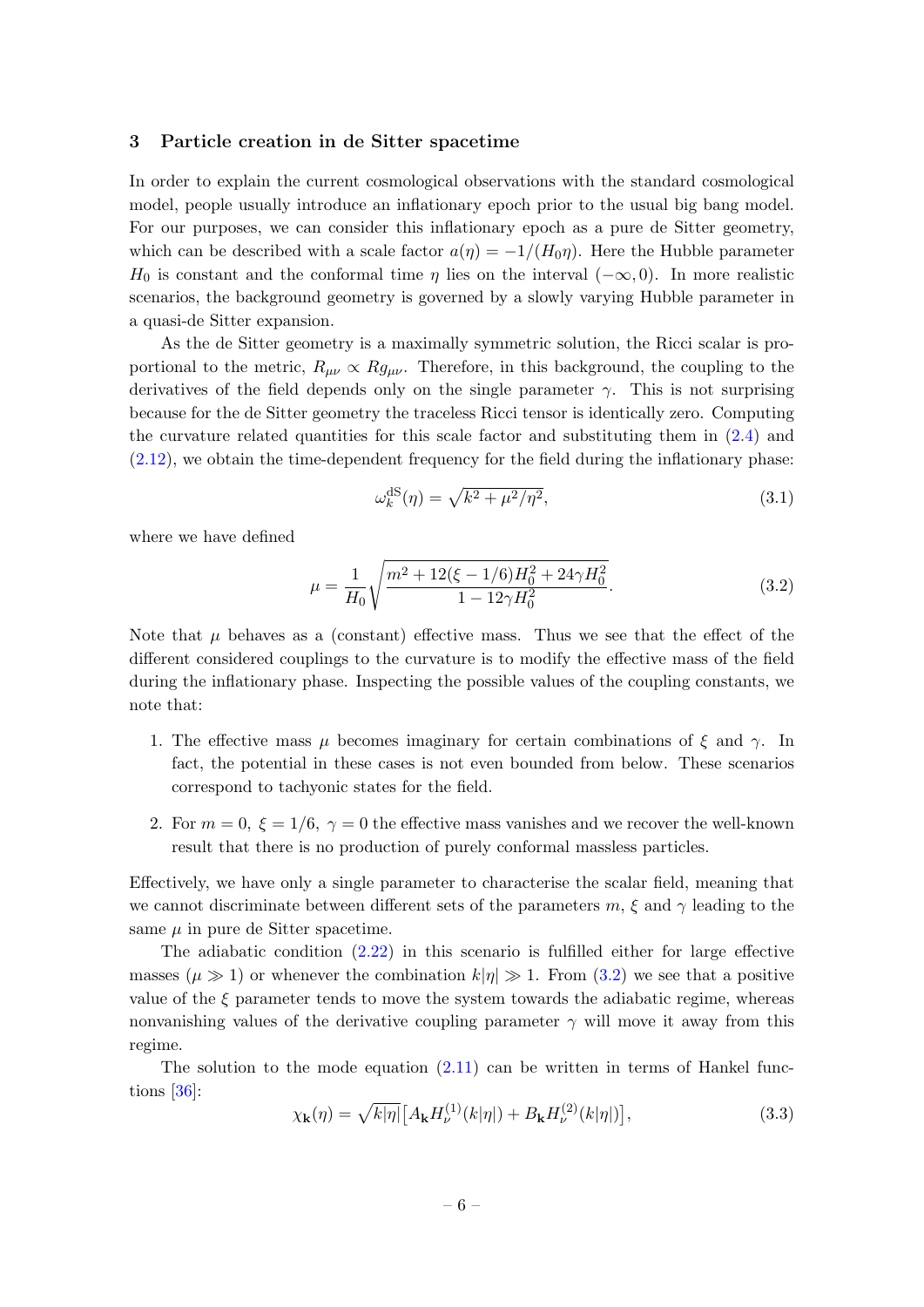where  $\nu = \sqrt{1/4 - \mu^2}$ .

The so-called Bunch-Davies vacuum is defined by mode functions that in the asymptotic past  $\eta \to -\infty$  behave as plain waves [\[37\]](#page-24-2) in analogy with the definition of vacuum in Minkowski spacetime. Demanding that in the asymptotic past the vacuum state only has positive-frequency modes, and taking into account the asymptotic behaviour of the Hankel functions for  $|\eta| \to \infty$  [\[36\]](#page-24-1), the mode function  $v_k$  must have the form [\(3.3\)](#page-6-2) with

<span id="page-7-1"></span>
$$
A_{\mathbf{k}} = \sqrt{\frac{\pi}{2k} e^{i\pi\nu}}, \qquad B_{\mathbf{k}} = 0.
$$
 (3.4)

In order to simplify the computations and for later convenience, we will perform a change of variables from the set  $(k, \eta)$  to the new set  $(y, \eta)$ , where the new variable is defined as  $y = k|\eta|/|\nu|$ . In this new set of variables, the modes defining the Bunch-Davies vacuum read:

$$
\chi_y(\eta) = \sqrt{\frac{\pi |\eta|}{2}} e^{i\pi\nu} H_{\nu}^{(1)}(y|\nu|). \tag{3.5}
$$

It is now easy to see, after some algebra, that in terms of the independent variables  $(y, \eta)$ the Bogoliubov coefficients  $\beta_k(\eta) := \beta(y)$  depend only on the variable y and not on y and  $\eta$  independently.

Once the  $\beta(y)$  Bogoliubov coefficient is computed, the created number density of particles is obtained by integrating its modulus squared over all the possible momenta and dividing by the fiducial volume  $a(\eta)^3$ :

<span id="page-7-0"></span>
$$
n(\eta) = \frac{1}{2\pi^2 a(\eta)^3} \int_0^\infty |\beta_k(\eta)|^2 k^2 dk = \frac{H_0^3 |\nu|^3}{2\pi^2} \int_0^\infty |\beta(y)|^2 y^2 dy. \tag{3.6}
$$

Note that this expression is independent of the conformal time  $\eta$ . This is a remarkable result: the density of produced particles in cosmological de Sitter spacetime is constant over time for a comoving observer in the adiabatic regime.

In figure [1,](#page-8-0) we show the spectral particle production for small and large masses as compared with  $H_0$  at the time  $\eta = -1/H_0$ . In the left panel we see that as the mass increases within the sub-Hubble regime, the amplitude of the production peak decreases while the resulting spectrum broadens, in such a way that the total production grows as the mass increases. This result can be easily understood because the particle creation is a consequence of the conformal symmetry breaking, and the parameter controlling the degree of breaking is precisely the mass. On the other hand, for masses beyond the Hubble parameter  $H_0$  (right panel), the peak amplitude also decreases as the mass increases but the spectrum broadens much less as compared with the left panel (not enough to overcome the dampening of the amplitude). The global result is quite different: the net production decreases with increasing masses. We can understand this effect if we think of the Hubble parameter as an indicator of the energy stored in the gravitational field. Then, creating particles more massive than the energy of the background is more difficult.

We want to analyse the asymptotic behaviour of the number density [\(3.6\)](#page-7-0) for the regime of large effective masses  $\mu \gg 1$ . In this regime,  $\nu$  is pure imaginary, i.e.  $\nu = i|\nu|$ . Hence, we will perform a series expansion of the mode solutions in  $1/|\nu|$ . One could be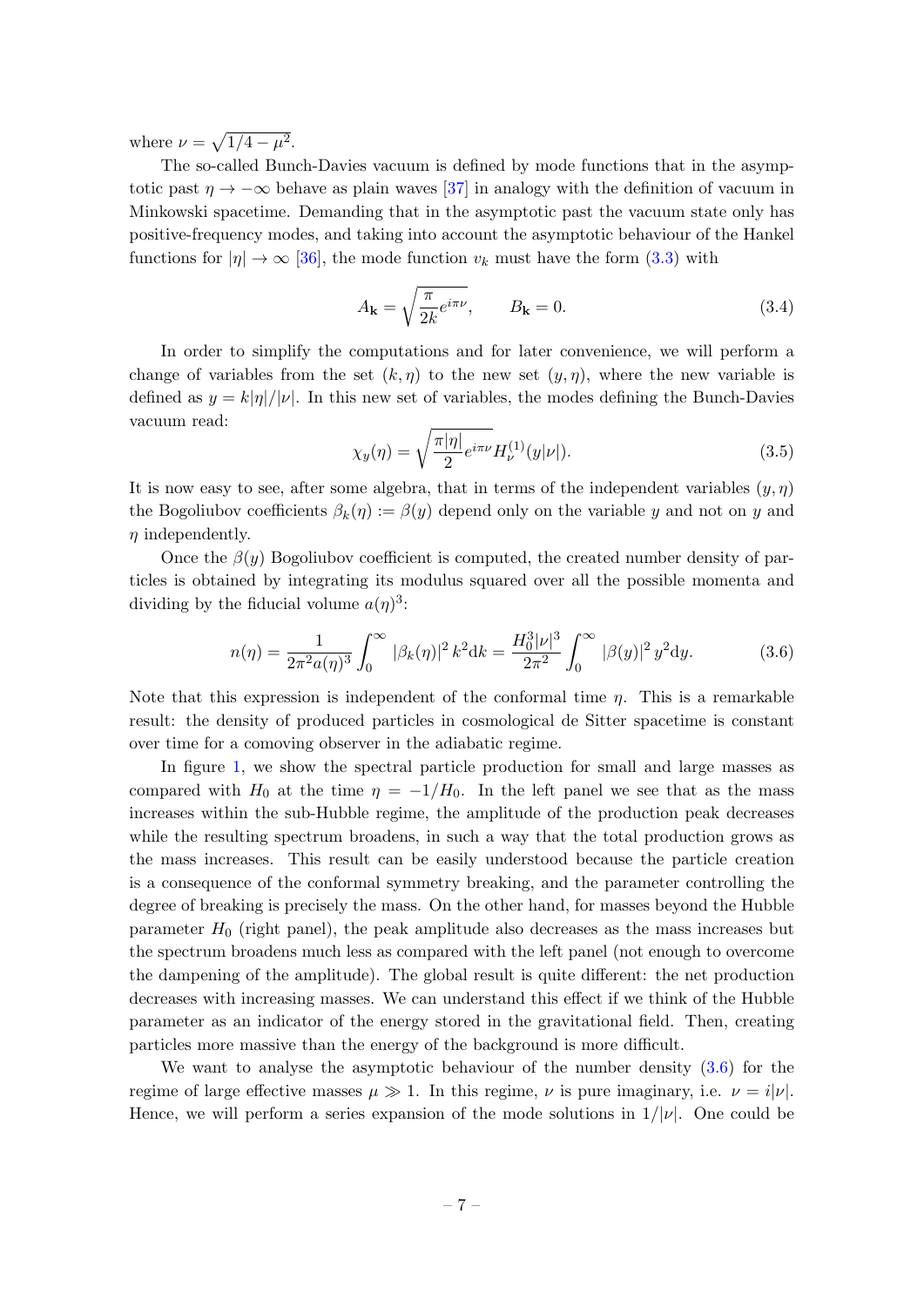

<span id="page-8-0"></span>Figure 1. Spectral particle distribution created during the de Sitter epoch for different effective masses computed at  $\eta = -1/H_0$ . The left panel shows the regime of sub-Hubble masses with the following colour code: Purple,  $m = 0.1H_0$ ; Blue,  $m = 0.2H_0$ ; Black,  $m = 0.3H_0$ ; Orange,  $m = 0.4H_0$ ; and Red,  $m = 0.5H_0$ . The right panel shows the regime for super-Hubble masses with the following colour code: Purple,  $m = 4H_0$ ; Blue,  $m = 6H_0$ ; Black,  $m = 8H_0$ ; Orange,  $m = 10H_0$ ; and Red,  $m = 12H_0$ .

tempted to ignore the contribution  $1/4$  to  $\nu$  but it turns out to be crucial. Then, the asymptotic series for the Hankel function reads [\[36\]](#page-24-1)

<span id="page-8-1"></span>
$$
H_{i|\nu|}^{(1)}(y|\nu|) = \sqrt{\frac{2}{i\pi|\nu|}} \frac{e^{\pi|\nu|/2}e^{i|\nu|\zeta}}{(1+y^2)^{1/4}} \left[1 + i\frac{3p - 5p^3}{24|\nu|} - \frac{81p^2 - 462p^4 + 385p^6}{1152|\nu|^2} + \mathcal{O}\left(|\nu|^{-3}\right)\right],\tag{3.7}
$$

where

$$
\zeta(y) = \sqrt{1+y^2} + \log\left(\frac{y}{1+\sqrt{1+y^2}}\right), \qquad [p(y) = -(1+y^2)^{-1/2}]. \tag{3.8}
$$

When we compute the coefficient  $\beta(y)$ , the first and second terms of the series expansion cancel out, so the leading contribution to the particle density comes from the third order terms in [3.7.](#page-8-1) Then, the leading order for  $|\beta(y)|^2$  is

$$
|\beta(y)|^2 = \frac{(1+6y^2)^2}{2^8(1+y^2)^6|\nu|^4} + \mathcal{O}(|\nu|^{-6}).\tag{3.9}
$$

It should be noted that for masses larger than a few times  $H_0$  the agreement with the exact spectrum is almost perfect.

Finally, integrating [\(3.6\)](#page-7-0) using the residue theorem, we find that the behaviour of the particle density in the large effective mass regime is

$$
n(\eta) = \frac{151}{2^{18}\pi} \frac{H_0^3}{|\nu|} + \mathcal{O}(|\nu|^{-3}).
$$
\n(3.10)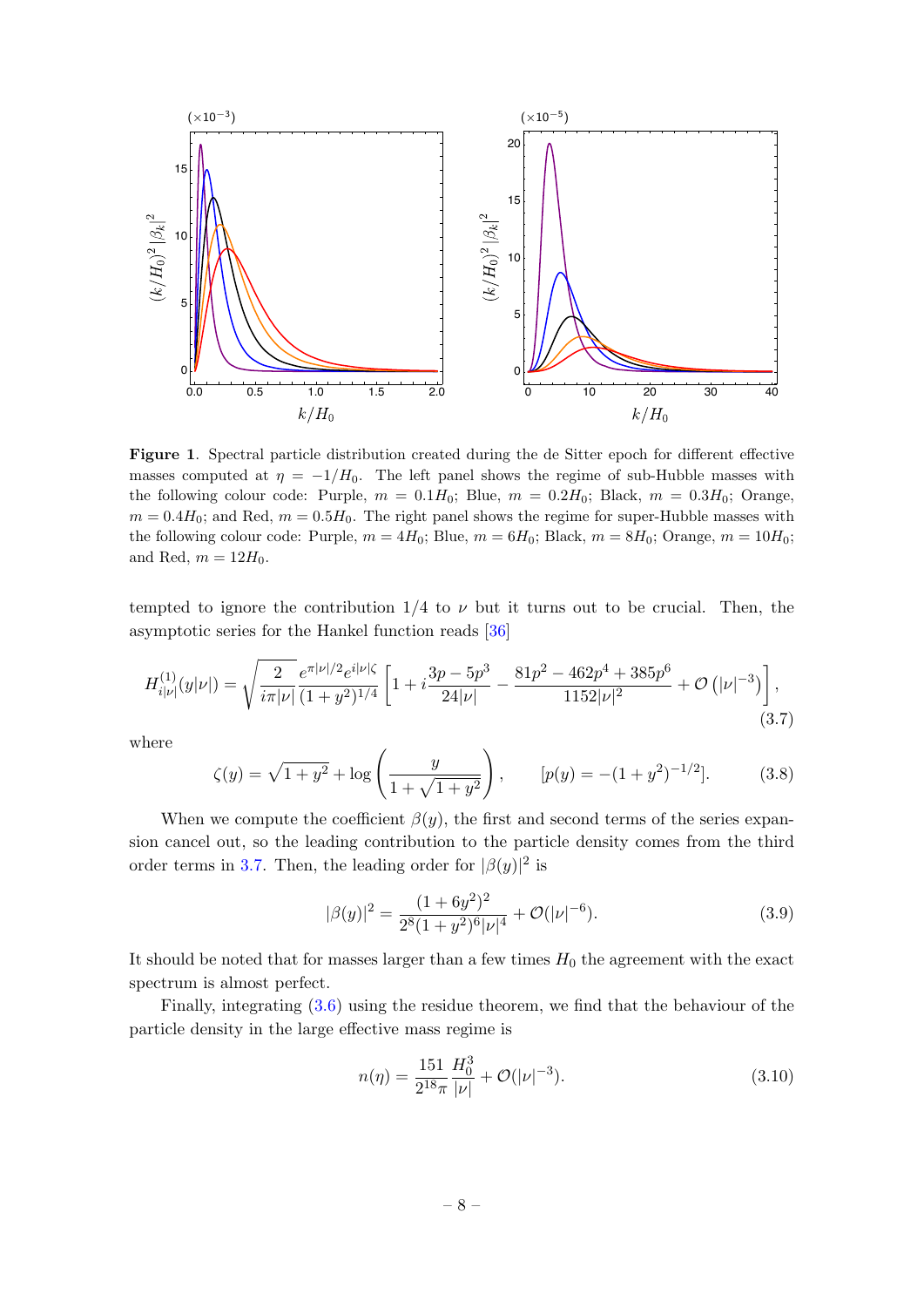# <span id="page-9-0"></span>4 Particle creation during reheating

#### <span id="page-9-1"></span>4.1 Background evolution

Our current understanding of the early universe includes two phases before the usual big bang cosmology: inflation and reheating. The dynamics of both phases can be described as a FLRW model sourced by a scalar field which has a slow-roll regime, giving rise to the inflationary phase; it also has a minimum in its potential where it oscillates provoking its decay into the particles that permeate the universe nowadays in the process known as reheating. As we are interested in the effects of the derivative couplings discussed above in the gravitational production during the early universe, we need to take into account not only the inflationary phase, which is well described for our purposes with a de Sitter phase, but also we need to include the reheating epoch. We are mimicking the background spacetime dynamics of both phases using a de Sitter phase for inflation and a matterdominated universe as the reheating phase. This choice of a matter-dominated solution comes from the mean behaviour of the background during the oscillations of the inflaton field  $\phi$  in the massive chaotic inflationary scenario with a potential  $\propto m_{\phi}^2 \phi^2$  [\[38\]](#page-24-3).

We can use the parameterisation for the scale factor introduced in  $[39]$  which provides a continuous and differentiable function:

$$
a(\eta) = \begin{cases} \frac{1}{1 - H_0 \eta}, & \eta \le 0, \\ \left(1 + \frac{H_0 \eta}{2}\right)^2, & \eta > 0, \end{cases}
$$
 (4.1)

where  $H_0 =$ √  $12\pi m_\phi$  is the value of the Hubble parameter at the onset of the single-field inflationary epoch for the model we are considering and we have set the end of inflation at  $\eta = 0$  (with  $m_{\phi}$  being the inflaton mass). From now on we will use  $H_0$  as the basic quantity for units. This parameterisation is good enough to get a continuous Hubble parameter. However, it fails to provide continuous and differentiable curvature scalar and tensor. In order to have a satisfactory model, we need the frequency of our field to be sufficiently smooth. Hence, we need to introduce an interpolation regime for the curvature quantities between the end of inflation (i.e., the end of the de Sitter phase) and a moment  $\eta_*$  in the reheating epoch. This time  $\eta_*$  is chosen by equating the Hubble parameter from the above parameterisation and the one obtained through the dynamics of the inflaton field, which for any single-inflation model can be written during the oscillatory phase of the field around the minimum of its potential as

<span id="page-9-2"></span>
$$
H^{2} = \frac{8\pi}{6M_{P}^{2}} \left( \frac{1}{a^{2}} \phi^{\prime 2} + m_{\phi}^{2} \phi^{2} \right), \quad \phi = \frac{\Phi_{0}}{\eta + \frac{H_{0}\eta^{2}}{2} + \frac{H_{0}^{2}\eta^{3}}{12}} \sin \left[ m_{\phi} \left( \eta + \frac{H_{0}\eta^{2}}{2} + \frac{H_{0}^{2}\eta^{3}}{12} \right) \right],
$$
\n(4.2)

where the inflaton field has been expanded at first consistent WKB order. In these expressions,  $M_P = 1.22 \cdot 10^{19} \text{GeV}$  is the Planck mass,  $m_\phi = 10^{13} \text{GeV}$  is the inflaton mass, and  $\Phi_0 = M_P/(2\sqrt{\pi})$  is the amplitude of the field at the onset of the oscillations. These values for the inflaton mass and amplitude are constrained by the CMB observations [\[30\]](#page-23-12).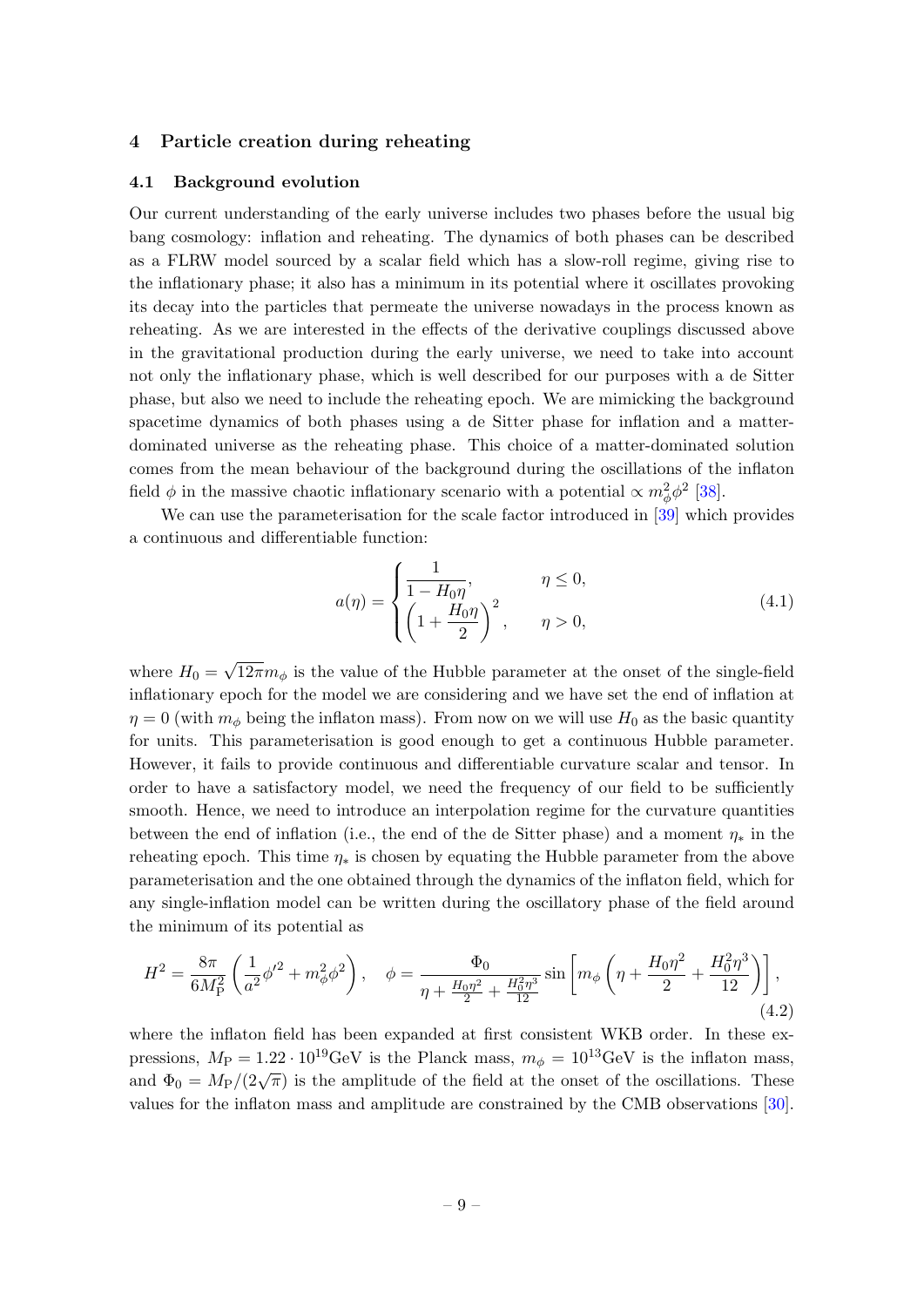Equating [\(4.2\)](#page-9-2) and the Hubble parameter from the parameterisation of the scalar factor, we determine  $\eta_* = 2.4/H_0$ .

#### <span id="page-10-0"></span>4.2 Particle production

In a model driven by an inflaton field, all the background quantities would be sufficiently smooth functions. Hence, we want to interpolate R and  $R_{\mu\nu}$  so they reproduce this differentiability to sufficiently high order. In order to do so, we introduce polynomials of degree 24 for the value of the functions as well as for each of their derivatives independently, so each of them is a  $\mathcal{C}^{12}$  function. The degree of the polynomials has been chosen so it is the minimum possible one so the results are independent of the interpolation order. Note that without the interpolation, the frequency would exhibit a discontinuity when the de Sitter epoch finishes. This discontinuity would abruptly excite modes of arbitrarily high momenta on the field and hence the expected production of particles would be greater than the one obtained considering the background evolution due to an inflaton field.

The equation of motion for the modes during the post inflationary epoch, after the junction time  $\eta_*$ , acquires the form

$$
\chi_k'' + \omega_k^{\text{pi}}(\eta)^2 \chi_k = 0,\tag{4.3}
$$

where the frequency of the modes has a rather complicated functional form in terms of the background quantities:

$$
\omega_k^2 = \frac{1+B}{1+A}k^2 + F,\tag{4.4}
$$

where  $A$ ,  $B$ , and  $F$  are given in [\(2.6\)](#page-3-0) particularised for the background described above.

The expression of the frequency as a function of the conformal time  $\eta$  is obtained using the Hubble parameter, the Ricci tensor, and the curvature scalar coming from the averaged behaviour of the inflaton field during the reheating epoch. We will solve the equation for the modes of the field numerically, using as initial conditions the value of the field and its first derivative at the end of the de Sitter phase, given by [\(3.3\)](#page-6-2) with the constants given by [\(3.4\)](#page-7-1). Despite the cumbersome expression for the frequency, a direct evaluation of the adiabatic parameter  $|\omega'_k/\omega_k^2|$  yields that we safely lie in an adiabatic regime on the reheating phase for all the region of the parameter space we will consider. Therefore the definition of the adiabatic vacuum is well suited to define a proper instantaneous vacuum to compare with the evolved initial state.

Now we are ready to compute the gravitational particle production during the early universe using the model we have discussed, delving into the influence of the derivative couplings in this process. Once we have computed the numerical mode functions which define the initial vacuum state, we can compute the Bogoliubov coefficients relating this initial vacuum state and the adiabatic ones during the post inflationary epoch via equation [\(2.20\)](#page-5-1).

We will consider the derivative couplings as perturbations, meaning that their contribution is subdominant with respect to the one coming from the mass term and the coupling to the Ricci scalar. Furthermore, even for perturbative values of these derivative couplings there is a strong limitation coming from the de Sitter phase, as each case in which their contributions lead to imaginary effective masses, i.e.,  $\mu^2 < 0$ , the vacuum state of the field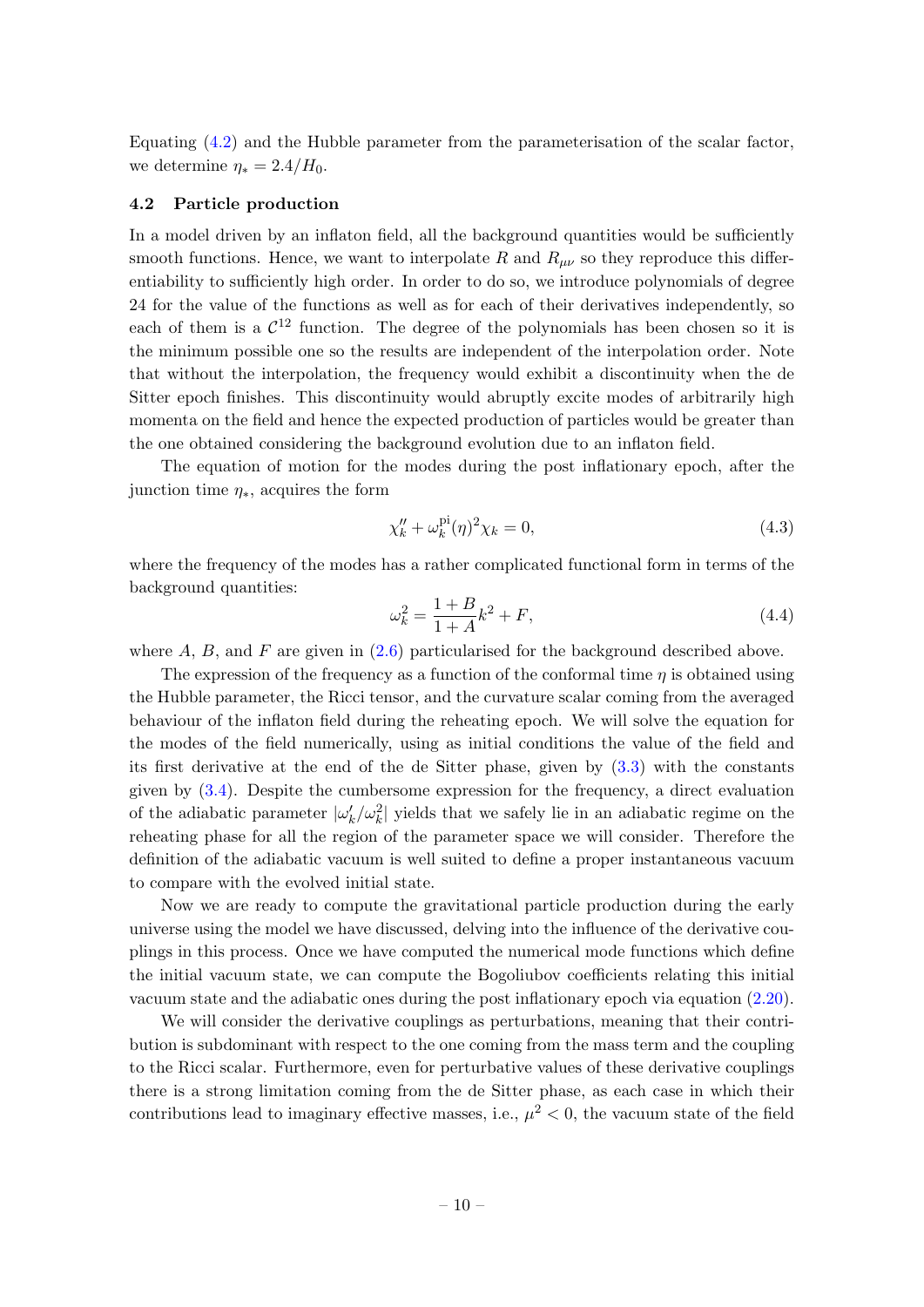would become unstable [\[35\]](#page-24-0). Hence, we have an additional constraint on the derivative couplings given by the inequality:

<span id="page-11-1"></span>
$$
-2[m^2/H_0^2 + 12(\xi - 1/6)] \le 12\gamma H_0^2 < 1.
$$
\n(4.5)

# <span id="page-11-0"></span>4.3 Perturbative analysis

For sufficiently small values of the derivative couplings  $\gamma$  and  $\sigma$ , we can perform an expansion of the particle production. As we argue in the following this requires two different regimes of approximation: a perturbative expansion of the action that can still induce nonlinear effects due to the nontrivial kinetic term, and an additional expansion for small derivative couplings as compared with the mass (in appropriate units). In this subsection, we will highlight the main aspects of these perturbative and linear expansions for the particle production.

There are reasons that suggest that we should restrict the values of the derivative couplings to the perturbative regime. For instance, these derivative couplings affect the kinetic term of the field, modifying the propagator in a highly nontrivial way. In particular, the derivative couplings of the scalar field to the Riemann tensor at first order are not renormalisable. If such terms are present, higher order terms are expected. This means that if the first order contributions are not small, neglecting higher terms may not be well-motivated.

In view of the action  $(2.1)$ , we can qualitatively advance that, in the perturbative regime, the coupling  $\sigma$  multiplied by the largest value of the traceless Ricci tensor along the whole period relevant to particle production must be much smaller than 1. Similarly,  $\gamma$ multiplied by the largest value of the curvature scalar must be much smaller than 1. More explicitly, it is easy to see that for metrics of the form  $(2.3)$  the factor multiplying to  $\varphi'^2$  is proportional to  $1+A$  and the factor multiplying to  $\partial_i\varphi\partial^i\varphi$  is proportional to  $1+B$ , where A and B are given by in [\(2.6\)](#page-3-0). The perturbative regime is then achieved when |A| and |B| are much smaller than 1 during the whole evolution. Considering the maximum values of the background quantities multiplying  $\gamma$  and  $\sigma$ , we can write the perturbative conditions in terms of conditions on the maximum absolute value of the derivative couplings:

<span id="page-11-2"></span>
$$
|\bar{\gamma}| \ll 1, \qquad |\bar{\sigma}| \ll 15. \tag{4.6}
$$

Here and from now on we will use the rescaled dimensionless derivative couplings  $\bar{\gamma} = 12 H_0^2 \gamma$ and  $\bar{\sigma} = H_0^2 \sigma$ , and the dimensionless mass parameter  $\bar{m} = m/H_0$ .

Even in this perturbative regime, the way in which the quantity  $A$  enters the definition of the quantisation field  $\chi$  makes the final result nonlinear in the parameters  $\bar{\gamma}$  and  $\bar{\sigma}$ . In particular, the derivative coupling  $\bar{\gamma}$  contributes to the effective mass of the field, even during the de Sitter phase, while  $\bar{\sigma}$  does not (see e.g. Eq. [\(3.2\)](#page-6-1)). In the following we focus on the case  $\xi = 1/6$  both for simplicity and to isolate the effects of the derivative couplings.

Let us check the conditions on the derivative couplings that are necessary for the changes on the particle production to be small. To begin with, we expand the frequency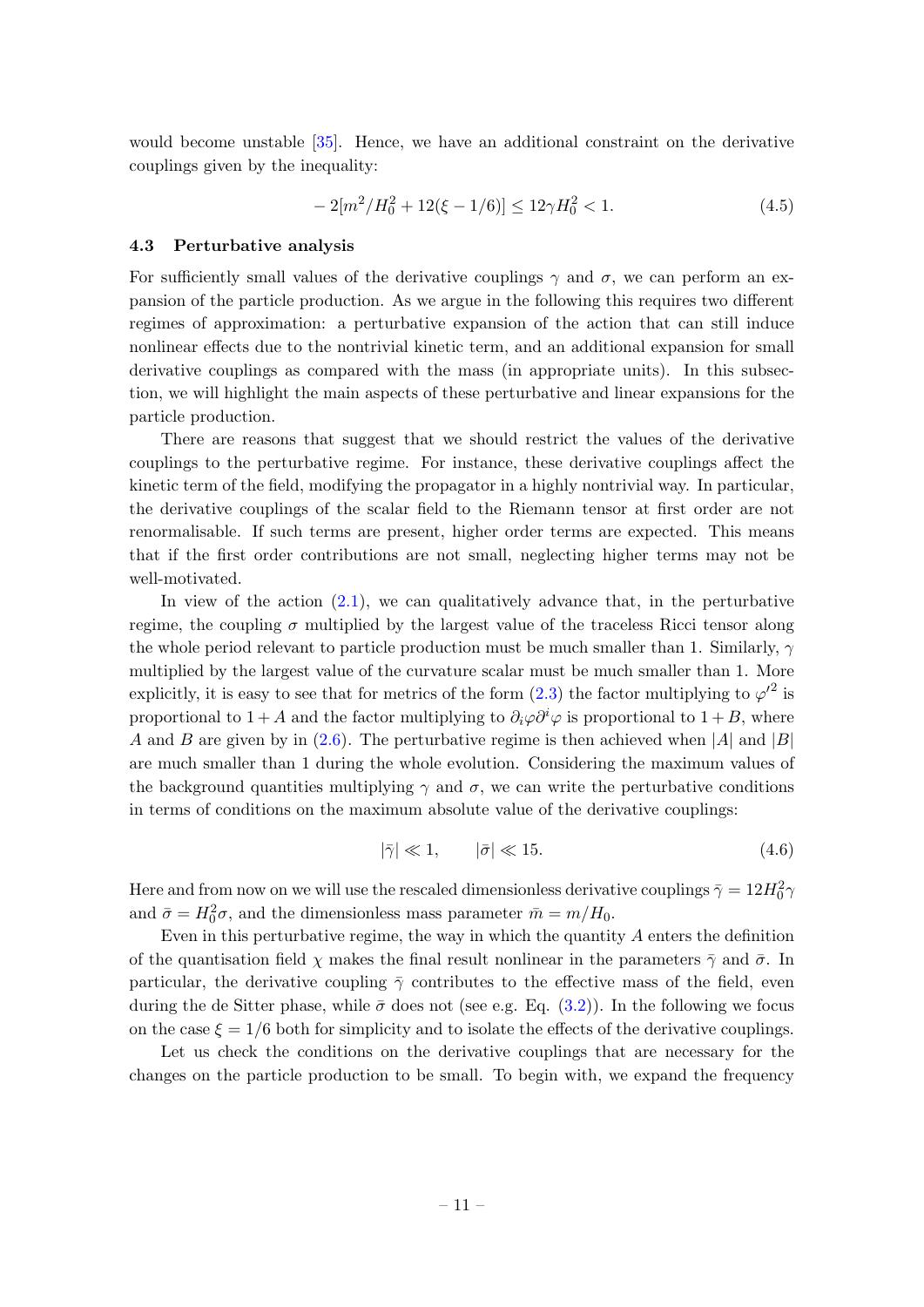to first order in the derivative couplings,

$$
\omega_k^2 = \omega_{0k}^2 + \Omega_k,
$$
  
\n
$$
\omega_{0k}^2 = k^2 + a^2 m^2,
$$
  
\n
$$
\Omega_k = (B - A)k^2 + a^2 (\bar{m}^2 H_0^2 + R/6)A - aH A' - A''/2.
$$
\n(4.7)

If we impose the condition that the linear term  $\Omega_k$  is small compared with the unperturbed frequency squared  $\omega_{0k}^2$ , once we evaluate the background geometrical quantities accompanying the derivative coupling at their maximum value during the whole evolution, we can extract a necessary condition on the derivative parameters:

<span id="page-12-0"></span>
$$
|\bar{\gamma}| \ll \bar{m}^2, \qquad |\bar{\sigma}| \ll \frac{15\bar{m}^2}{2 + \bar{m}^2},\tag{4.8}
$$

These conditions are necessary but not sufficient to have small changes in the particle production  $|\beta_k|^2$  as we discuss in the following.

Let us start will the zeroth order  $|\beta_{0k}|^2$ . This is calculated using the zeroth order term  $u_{0k}$  of the adiabatic modes  $u_k$  (i.e., [\(2.23\)](#page-5-2) with  $\omega_{0k}$  instead of  $\omega_k$ ) and the zeroth order  $v_{0k}$  of the vacuum modes  $v_k$ . These zeroth order modes are solutions to the equation  $\ddot{v}_{0k} + \omega_{0k}^2 v_{0k} = 0.$ 

The contribution to  $|\beta_k|^2$  linear in the derivative couplings can also be easily found, although the calculations are quite tedious and not very illuminating. Let us describe the ingredients involved in the final expression other than the zeroth order quantities already mentioned, namely,  $\omega_{0k}$ ,  $u_{0k}$ ,  $v_{0k}$ , and their derivatives. These extra ingredients are the already calculated linear order contribution to the frequency  $\Omega_k$  and its derivatives, the corresponding perturbations to the adiabatic modes, and the perturbation  $\zeta_k$  to the modes  $v_k$ , defined as  $v_k = v_{0k}(1 + \zeta_k)$ . This is the only nontrivial quantity that we have to calculate. Taking into account the equation that it must satisfy (namely,  $(2.11)$  with  $\omega_k$ expanded to first order), it is easy to see that  $\zeta_k$  is given by the quadrature

$$
\zeta_k(\eta) = -\int_{-\infty}^{\eta} d\eta' \frac{1}{v_{0k}(\eta')^2} \int_{-\infty}^{\eta'} d\eta'' v_{0k}(\eta'')^2 \Omega_k(\eta''). \tag{4.9}
$$

In view of this expression, we can assume that  $\zeta_k(\eta)$  is small throughout the evolution provided that  $\bar{\gamma}$  and  $\bar{\sigma}$  satisfy some extra conditions.

For illustrative purposes let us study the large mass regime. Taking into account the form of  $\Omega_k$  and a quick numerical estimation of the values of the time integrals involved, we obtain the following rough estimation of the maximum value throughout the evolution for  $\zeta_k(\eta)$ :

<span id="page-12-1"></span>
$$
|\zeta_k(\eta)| \lesssim \frac{\bar{m}}{12} \left( |\bar{\gamma}| + \bar{m}^{-7/2} |\bar{\sigma}| \right), \tag{4.10}
$$

which apply for large masses. The mass-dependent factors come from the double time integral. The huge difference in their values can be traced back to the fact that the dominant evolution quantity accompanying  $\bar{\gamma}$  is proportional to  $H(\eta)^2 \bar{m}^2$  and the one accompanying  $\bar{\sigma}$  is proportional to  $H'(\eta)\bar{m}^2$ : the former has a nonvanishing value during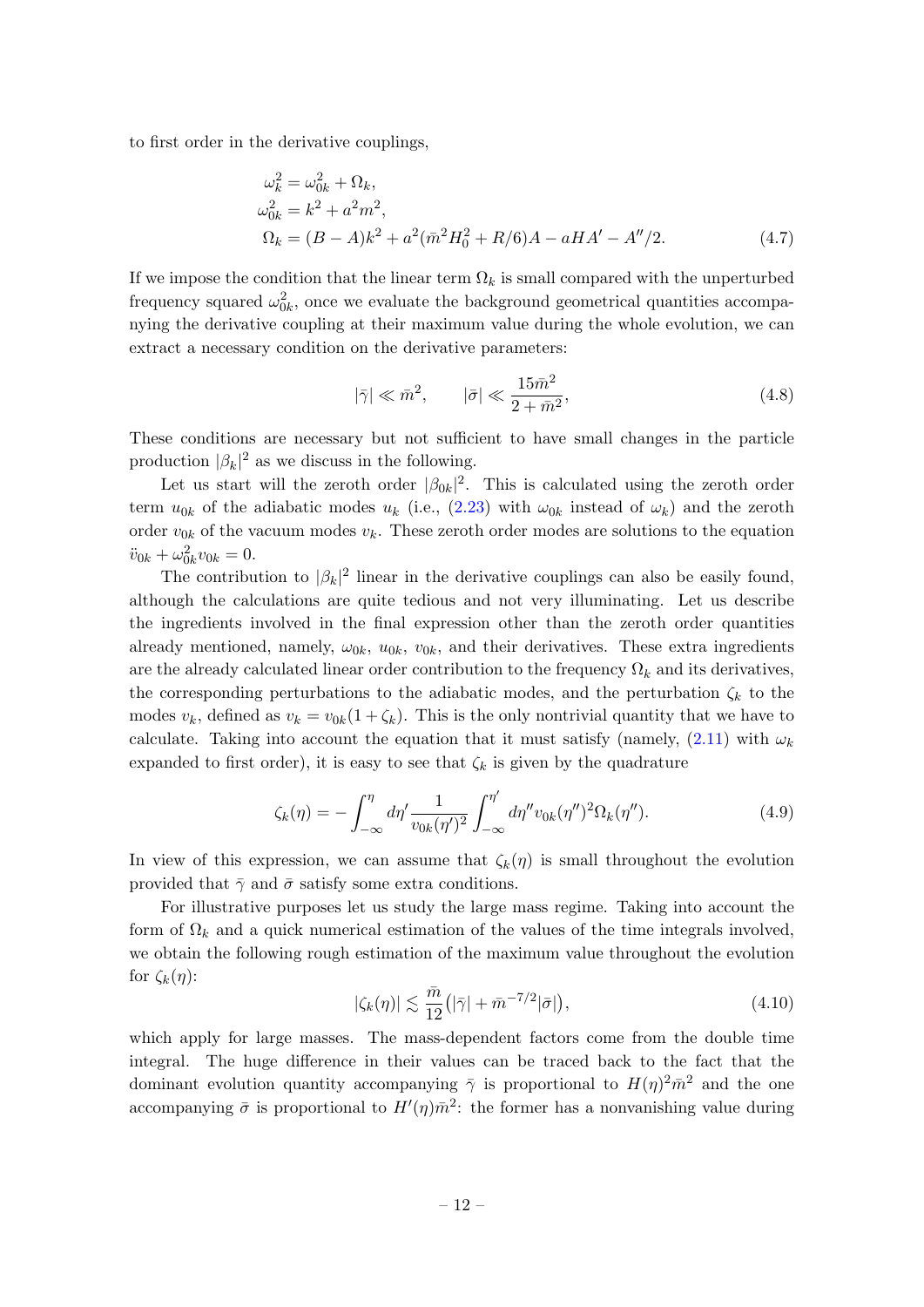the de Sitter phase and decays afterwards while the latter vanishes in the de Sitter phase and grows in absolute value from there to vanish again. The double integration with the highly oscillatory function  $v_{0k}(\eta)^2$  (with a mass dependent frequency) then reduces the amplitude of the  $\bar{\gamma}$  term by a factor  $1/\bar{m}$ , while that of  $\bar{\sigma}$  has as an additional factor  $1/\bar{m}^{7/2}$ . The linear modification of  $|\beta_k|^2$  also depends on the derivative of the mode but nothing new comes from there. We learn two things from this upper bound to  $\zeta_k$ . First, the contribution of the term linear in  $\bar{\gamma}$  is small in the perturbative regime. Second, in the same regime, the contribution of  $\bar{\sigma}$  is negligible. It turns out that, for large masses, although the linear contributions are small in the perturbative regime as we have argued, this does not mean that the quadratic terms in the derivative couplings are negligible because the mass-dependent factors accompanying them can be very large and in fact dominate. As we will see in the next section, this is indeed the case for the  $\bar{\gamma}$  contribution. On the other hand, we will also see that the quadratic terms in  $\bar{\sigma}$  are small in the large mass regime, provided that [\(4.8\)](#page-12-0) are satisfied, becoming absolutely negligible.

For small masses, the linear analysis is less conclusive. However it seems to indicate that small values of  $\sigma$  can lead to significant changes in the production.

Performing the second order expansion in order to check the conditions for the linear regime to be valid is calculationally very expensive, more so taking into account that we can provide numerical results to all orders and directly see the role of each of the couplings to the particle production. In fact, as already suggested above, the most interesting results are obtained within the perturbative regime but for nonlinear contributions to the production. This is done in what follows.

## <span id="page-13-0"></span>4.4 Results

We will start our analysis discussing the effects of the different couplings on the spectral particle distribution for the field. We will cover the perturbative range for the derivative couplings limited by the restriction [\(4.5\)](#page-11-1) that ensures that there are no tachyons in the theory but allowing for nontrivial behaviours of the particle production.

## <span id="page-13-1"></span>4.4.1 Spectral particle production

Figure [2](#page-14-0) shows the spectral particle production for small masses (we use  $\bar{m} = 0.1$  as the working value). The left panel shows the production for various values of the derivative coupling  $\bar{\gamma}$  keeping  $\bar{\sigma} = 0$ , while the right panel shows the production for various values of  $\bar{\sigma}$ keeping  $\bar{\gamma} = 0$ , so we can study the effect of each coupling separately. Both panels are very different as far as the considered range of the derivative couplings is concerned. In the left panel, the main graphics correspond to values of the  $\bar{\gamma}$  coupling (not much) smaller than the boundaries [\(4.8\)](#page-12-0) of the regime in which we expect small variations in the production. The inset displays the production for couplings beyond this regime but still well inside the perturbative limit [\(4.6\)](#page-11-2). In the right panel, however, the main graphics correspond to values of the  $\bar{\sigma}$  coupling close to 1. These values are inside both the perturbative regime and the range of [\(4.8\)](#page-12-0). The inset displays the production for couplings also inside this regime but with significant nonlinear changes. This choice of values for the derivative coupling  $\bar{\sigma}$  (associated with the traceless Ricci tensor) is motivated by the fact that  $\bar{\sigma}$  has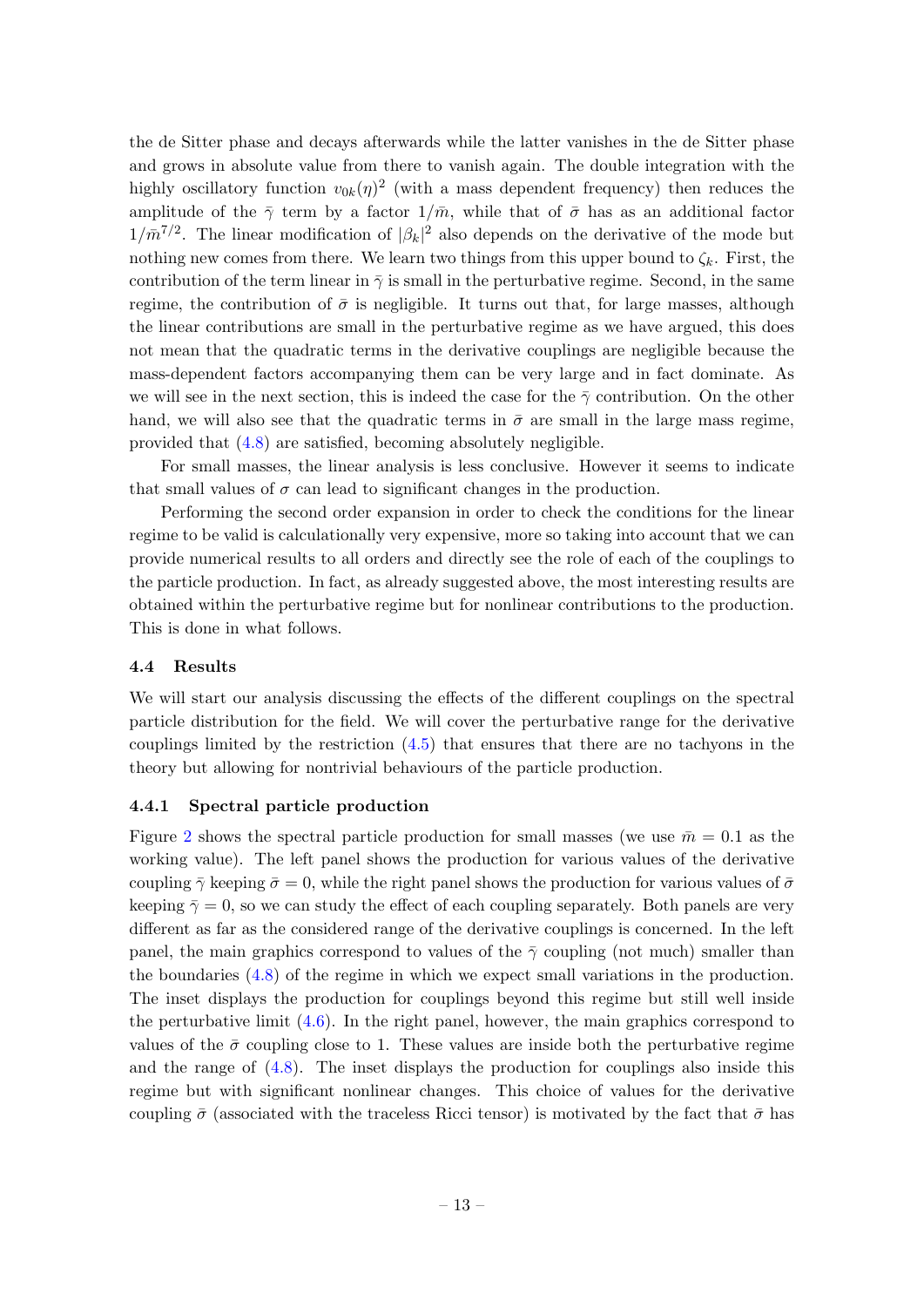

<span id="page-14-0"></span>**Figure 2.** Spectral particle density for the case  $\xi = 1/6$  and  $\bar{m} = 0.1$  as a representative case for small masses at the end of reheating. On the left panel, different curves correspond to different values of  $\bar{\gamma}$  keeping  $\bar{\sigma} = 0$  with the following colour code: Purple,  $\bar{\gamma} = -\bar{m}^2/2$ ; Blue,  $\bar{\gamma} = -\bar{m}^2/4$ ; Black (dashed),  $\bar{\gamma} = 0$ ; Orange,  $\bar{\gamma} = \bar{m}^2/4$ ; Red,  $\bar{\gamma} = \bar{m}^2/2$ ; Brown,  $\bar{\gamma} = 2\bar{m}^2$ ; and Pink,  $\bar{\gamma} = 3\bar{m}^2$ . The companion curves corresponding to  $\bar{\gamma} = -2\bar{m}^2, -3\bar{m}^2$  are not shown because these values of  $\bar{\gamma}$  are beyond the tachyonic limit [\(4.5\)](#page-11-1). On the right panel different curves correspond to different values of  $\bar{\sigma}$  keeping  $\bar{\gamma} = 0$  with the following colour code: Purple,  $\bar{\sigma} = -1/2$ ; Blue,  $\bar{\sigma} = -1/4$ ; Black (dashed),  $\bar{\sigma} = 0$ ; Orange,  $\bar{\sigma} = 1/4$ ; Red,  $\bar{\sigma} = 1/2$ ; Brown,  $\bar{\sigma} = 2$ ; and Pink,  $\bar{\sigma} = -2$ .

a much smaller effect on the particle production (as compared with  $\bar{\gamma}$ ). This is suggested by the arguments and bounds discussed in the previous subsection and confirmed by the numerical results.

Indeed, for values of  $\bar{\sigma}$  comparable to those of  $\bar{\gamma}$  in the left panel, the result would be just that all curves are superimposed. Even more, as we can see in figure [2](#page-14-0) the change in the spectral production for values of  $\bar{\sigma}$  close to 1 are of the same order as for values of  $\bar{\gamma}$ inside the regime [\(4.8\)](#page-12-0). The specific ranges that we have used for these couplings lie in the intervals  $\bar{\sigma} \in [-1/2, 1/2]$  in the main graphics. For the inset we have considered the values  $\bar{\sigma} = \pm 2$ , still inside both the perturbative limit and the regime [\(4.8\)](#page-12-0), but for which we obtain nontrivial contributions. We have considered  $\bar{\gamma} \in [-\bar{m}^2/2, \bar{m}^2/2] \subset (-1,1)$  (with the regime in which we expect no significant changes being  $|\bar{\gamma}| \ll \bar{m}^2$  as deduced from [\(4.8\)](#page-12-0)). Note that we cannot go beyond  $\bar{\gamma} = -\bar{m}^2$  due to the restriction [\(4.5\)](#page-11-1) even being within the perturbative regime. For the curves on the inset we have considered the values  $\bar{\gamma}=(2\bar{m}^2,3\bar{m}^2)$  for which we expect nontrivial contributions to particle production, though still well inside the perturbative limits.

Let us start with the main graphics on the left panel (varying  $\bar{\gamma}$ ). It is not surprising that within the considered range for  $\bar{\gamma}$  the changes in the amplitude of the spectra are linear in the value of the coupling. We see that for any value of  $\bar{\gamma}$  the spectral production has the same dominant peak as in the conformal case and that its amplitude grows for negative values of  $\bar{\gamma}$  and diminishes for positive values. There are two a priori factors behind these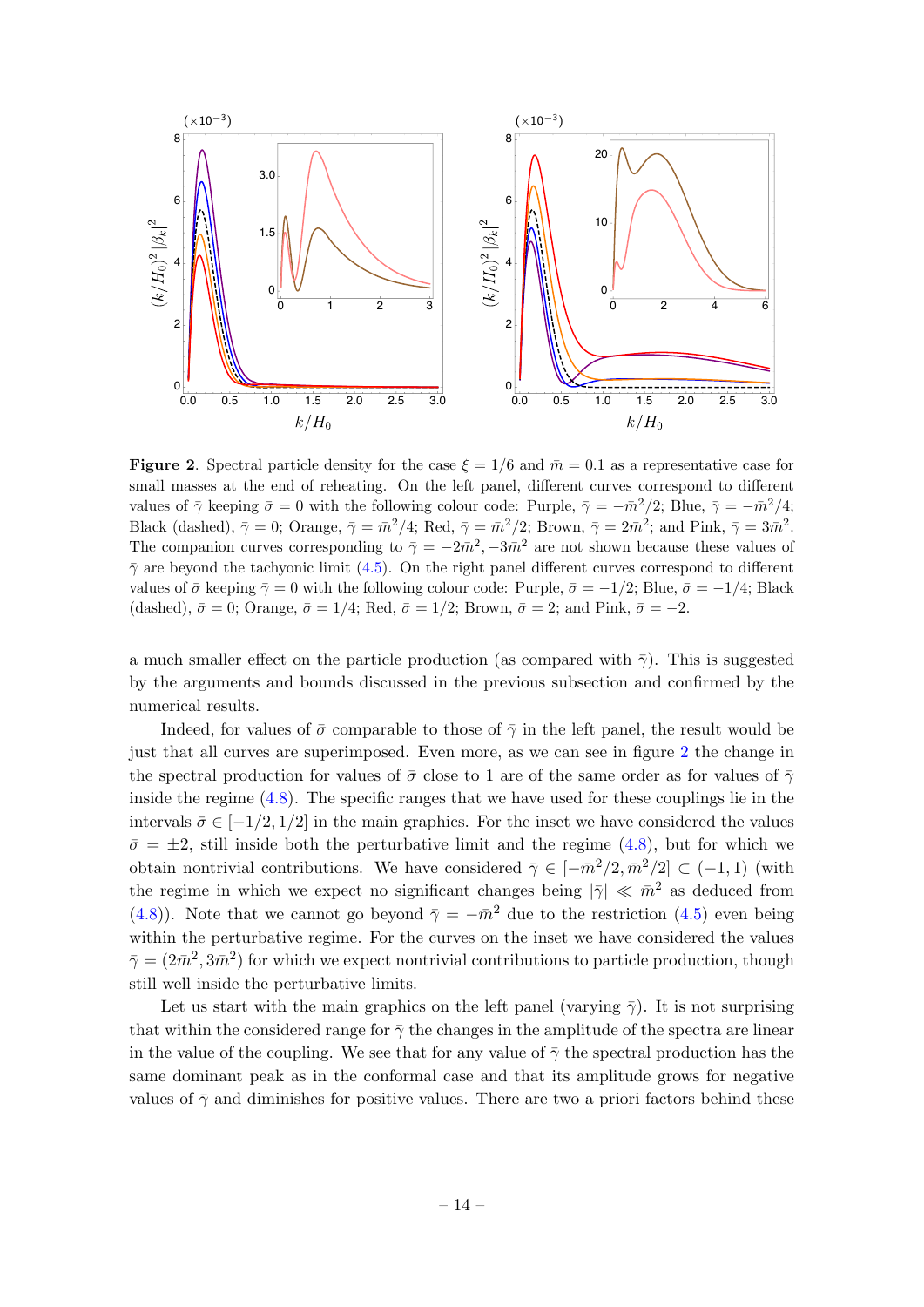changes in the peak amplitude. First, the curvature scalar (coupled through  $\bar{\gamma}$ ) contributes to the value of the effective mass of the field during the de Sitter phase diminishing and broadening the spectral production for larger effective masses (see left panel in figure [1\)](#page-8-0). Second,  $\bar{\gamma}$  also contributes through an additional pure curvature effect, present only after the de Sitter phase, when the curvature scalar evolves with time. Let us briefly discuss this mechanism in more detail. If we consider the evolution after the de Sitter phase with only a mass term equivalent to the effective mass (including the effect of  $\bar{\gamma}$  on the mass, i.e.,  $\mu(\bar{m}, \bar{\gamma})$ , but neglecting any other effect during the evolution) we see that the behaviour of the amplitude of the spectra with  $\bar{\gamma}$  is inverted with respect to that in figure [1,](#page-8-0) with all the peaks centred around the same momentum and with similar width. This is precisely the opposite behaviour to that in the left panel of figure [2.](#page-14-0) For instance, note that the purple curve (corresponding to  $\bar{\gamma} = -\bar{m}^2/2$ ) gives an effective conformal behaviour  $(\mu = 0)$ in the de Sitter epoch, hence no particle production occurs during that epoch, and still the spectral production is significantly augmented during the transition phase.

The inset in the left panel shows the spectra for situations beyond the regime [\(4.8\)](#page-12-0) but still for perturbative values of the coupling  $\bar{\gamma}$ . We can see that the effect of the coupling to the curvature scalar induces significant changes to the spectral production as a secondary peak emerges at higher momenta. This secondary peak dominates the production for values of the coupling beyond the linear regime.

The main graphics on the right panel (varying  $\bar{\sigma}$  close to 1 and with  $\bar{\gamma} = 0$ ) also show a dominant production peak for momenta that were sub-Hubble during inflation. In this case, there is no contribution of the derivative couplings to the effective mass  $\mu$  and the whole effect is due to pure tensor (i.e. traceless) Ricci curvature enhancements. We also see that the production for large momenta is significantly enhanced by the very same mechanism over a broad region of the spectra, augmenting the production even further. This effect is specially important on the red and purple curves which correspond to the larger values of  $\bar{\sigma}$  within the considered range. In the inset we can see that the spectral production grows wildly, despite  $\bar{\sigma}$  being inside the regime [\(4.8\)](#page-12-0), as discussed in the previous subsection. For positive values of  $\bar{\sigma}$  there are two contributions: the primary peak corresponding to the de Sitter production enhanced by the subsequent evolution and a broad band on larger momenta, while for the negative values all the production is concentrated on the latter broad band.

As a final remark, we can conclude that the coupling to the traceless Ricci tensor contributes significantly less than the coupling to the curvature scalar as we have already inferred from the perturbative analysis of the contributions to the modes.

In figure [3](#page-16-0) we show the effects of the derivative couplings on the spectral particle production for large masses of the field (we have considered  $\bar{m} = 10$  as a representative value). The left panel shows the production for various values of the derivative coupling  $\bar{\gamma}$ for  $\bar{\sigma} = 0$ , while the right panel shows the production for different values of  $\bar{\sigma}$  keeping  $\bar{\gamma}=0$ . In both cases, the main graphics correspond to values of the considered derivative coupling smaller than the perturbative boundaries  $(4.6)$ . In particular, the parameters lie in the interval  $\bar{\gamma} \in [-0.01/2, 0.01/2]$ , and  $\bar{\sigma} \in [-1/2, 1/2]$ , respectively (the same as in figure [2\)](#page-14-0). Note that these values are inside the regime [\(4.8\)](#page-12-0), where we expect small linear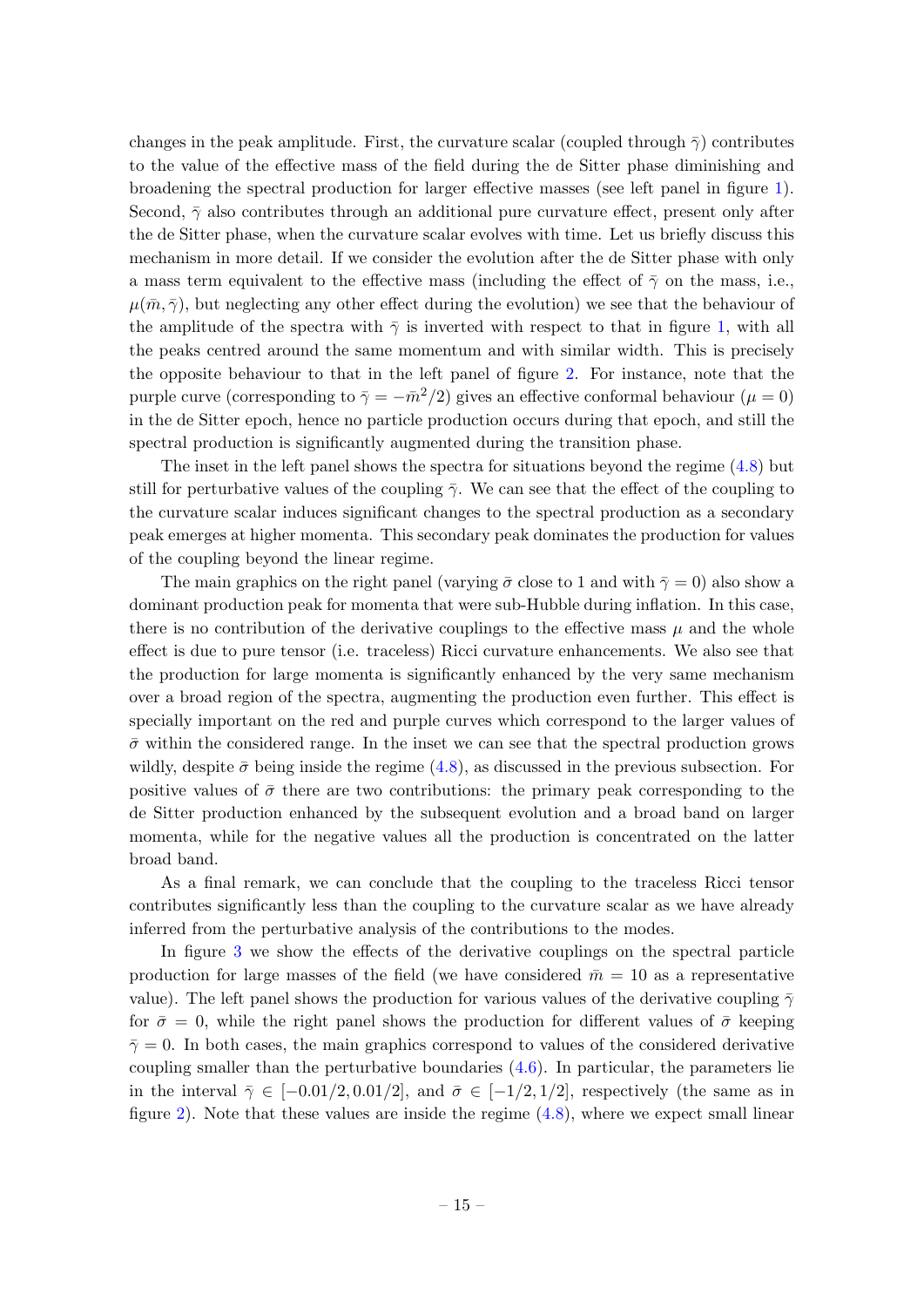

<span id="page-16-0"></span>**Figure 3.** Spectral particle density for the case  $\xi = 1/6$  and  $\overline{m} = 10$  as a representative case for large masses at the end of reheating. On the left panel, different curves correspond to different values of  $\bar{\gamma}$  keeping  $\bar{\sigma} = 0$  with the following colour code: Purple,  $\bar{\gamma} = -0.01/2$ ; Blue,  $\bar{\gamma} = -0.01/4$ ; Black (dashed),  $\bar{\gamma} = 0$ ; Orange,  $\bar{\gamma} = 0.01/4$ ; Red,  $\bar{\gamma} = 0.01/2$ . On the right panel, different curves correspond to different values of  $\bar{\sigma}$  keeping  $\bar{\gamma} = 0$  with the following colour code: Purple,  $\bar{\sigma} = -1/2$ ; Blue,  $\bar{\sigma} = -1/4$ ; Black (dashed),  $\bar{\sigma} = 0$ ; Orange,  $\bar{\sigma} = 1/4$ ; Red,  $\bar{\sigma} = 1/2$ .

effects as discussed in subsection [4.3.](#page-11-0)

The figure on the left panel depicts the dependence of the spectral particle distribution on different values of the derivative coupling  $\bar{\gamma}$ , within the perturbative regime, for  $\bar{\sigma} = 0$ . We see that for negative values of the coupling constant  $\bar{\gamma}$ , the contribution of the curvature scalar is to enhance the particle distribution obtained at the end of the de Sitter phase, as the spectral production is dominated by the same single peak. On the other hand, for positive values of the coupling  $\bar{\gamma}$  to the curvature scalar we see the same effect as for couplings beyond the linear regime for small masses (inset of figure [2-](#page-14-0)left), meaning that the de Sitter peak is damped and that there appears a broad band of production on larger momenta, becoming the dominant contribution to the spectral production. As happened for small masses, there are two different factors to explain these contributions: the changes in the de Sitter effective mass and the pure curvature effects during the transition phase. It is not difficult to see, by direct comparison with the right panel of figure [1,](#page-8-0) that the wild variation on the amplitude of the peaks has its major contribution from the effect of the curvature variation during the transition between inflation and reheating. It is important to note that even though we are considering values of the coupling constant well inside the perturbative regime and much smaller than the mass of the field, the resulting contributions to the particle distribution are nonlinear in the strength of the coupling  $\bar{\gamma}$ , as advanced in subsection [4.3.](#page-11-0)

On the right panel, the main figure shows that the effect of the traceless Ricci tensor mediated by the  $\bar{\sigma}$  coupling on the spectral production is negligible for values of the coupling within the perturbative limit inasmuch as all the curves lie one on top of the other. This is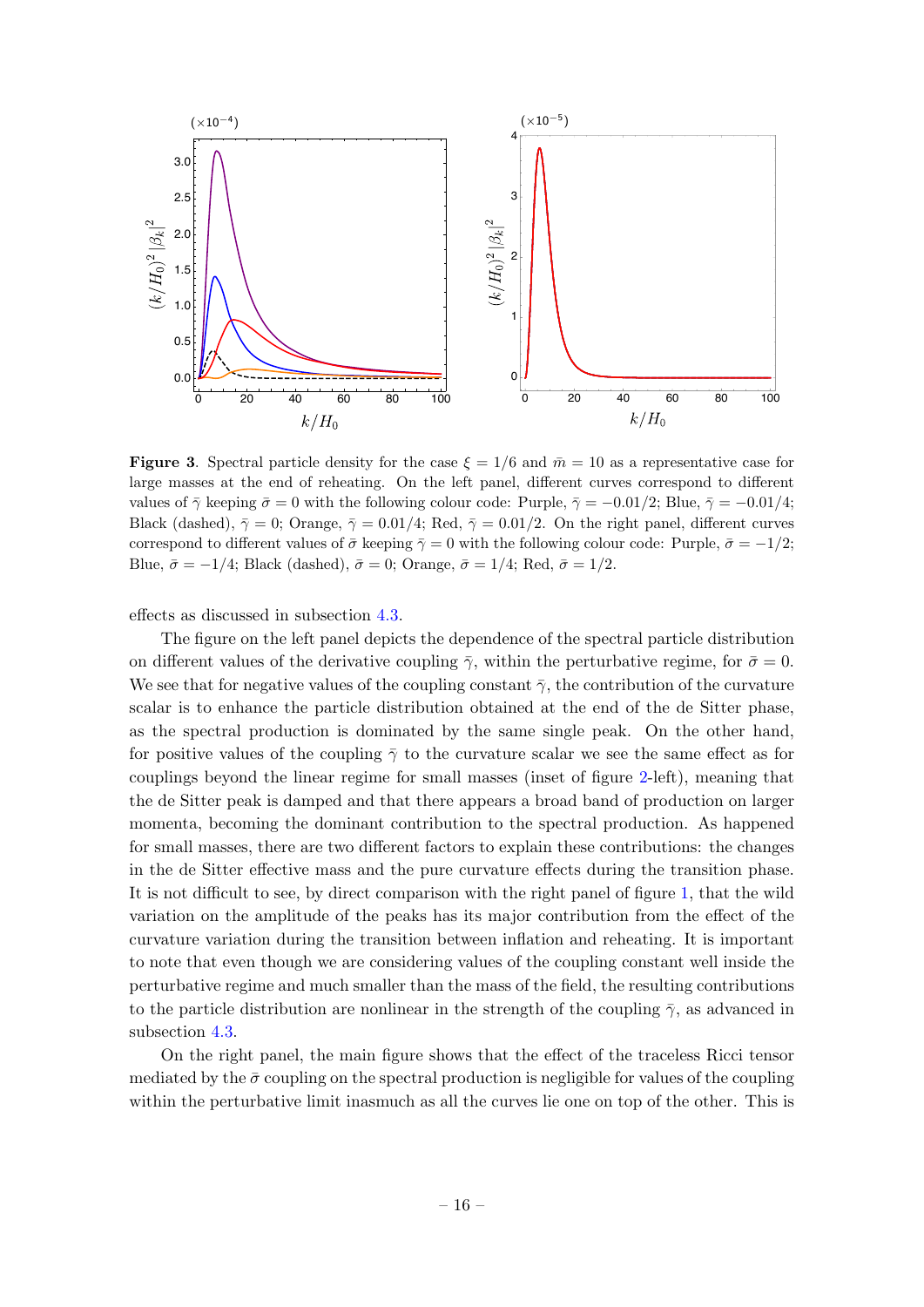precisely the behaviour expected from  $(4.10)$ , where the  $\bar{\sigma}$  linear contribution to the mode perturbation is very much suppressed by high powers of the mass.

Comparing the results for large masses with our prior analysis of the small mass regime we can see two important differences: on the one hand, the importance of the derivative coupling  $\bar{\sigma}$  diminishes, going from giving important contributions to the spectral density (figure [2-](#page-14-0)right) to becoming negligible in the large mass scenario (figure [3-](#page-16-0)right). On the other hand, we see that for the same values of the coupling  $\bar{\gamma}$  to the curvature scalar, the contributions of this term go from being linear for small masses to become nonlinear in the large mass regime. Hence, we can conclude from the analysis of the spectral distribution that, for large masses, the produced density becomes very sensitive to the value of  $\bar{\gamma}$ , while it is not affected by changes in  $\bar{\sigma}$ .

#### <span id="page-17-0"></span>4.4.2 Total density of produced particles

Once we have discussed the effect of the derivative couplings on the spectral distribution of produced particles, we are ready to focus on the total produced density at a time  $\eta > \eta_{\star}$ after reheating

$$
n(\eta) = \frac{H_0^3}{2\pi^2 a(\eta)^3} \bar{N}(\eta_\star), \qquad \bar{N}(\eta) = \frac{1}{H_0^3} \int_0^\infty |\beta_k(\eta)|^2 k^2 dk. \tag{4.11}
$$

We take  $\eta_{\star} = 50/H_0$  as a working value. The subsequent evolution of  $\bar{N}(\eta)$  is constant for  $\eta > \eta_{\star}$ . Therefore, the evolution of the density  $n(\eta)$  will be solely due to the expansion of the background as the gravitational production is already stabilised.

Let us start discussing the effects of the derivative couplings in the small mass regime for the field. In figure [4](#page-18-0) we show the number density of particles computed numerically at  $\eta_{\star}$  for the small mass case  $(\bar{m} = 0.1, \xi = 1/6)$  as a function of  $\bar{\sigma}$  and  $\bar{\gamma}$ .

The graphics in the left panel depict the density of produced particles as a function of the derivative coupling  $\bar{\sigma}$  for several different constant values of  $\bar{\gamma}$ . As we can see and have already mentioned in the previous analysis, we are in the nonlinear regime of this parameter except for values around  $|\bar{\sigma}| \simeq 0.1$ . One of the main features of the dependence with  $\bar{\sigma}$  is that the density attains a minimum value for some negative value of the coupling (actually the specific value varies with  $\bar{\gamma}$ ) and grows significantly for positive and larger negative values, which is not surprising as we are already near the limit [\(4.8\)](#page-12-0). Although these curves may seem parabolic, they actually have higher order contributions. Another important observation at the light of this figure is that the same density is produced for different pairs  $(\bar{\sigma}, \bar{\gamma})$ . In particular, if we take the production in the case with no derivative couplings, we can see that the same total production can be obtained for different sets of nonvanishing values of the derivative couplings, meaning that their respective contributions compensate each other. Although the production may be same, the spectral distribution is certainly different and this provides a mechanism for distinguishing between the case with vanishing derivative couplings and any other with the same total production.

The right panel of figure [4](#page-18-0) shows the density for small masses of the field as a function of  $\bar{\gamma}$  for several different constant values of  $\bar{\sigma}$ . As the values of the coupling we are considering lie well inside the regime  $(4.8)$ , it is not surprising that we obtain a linear behaviour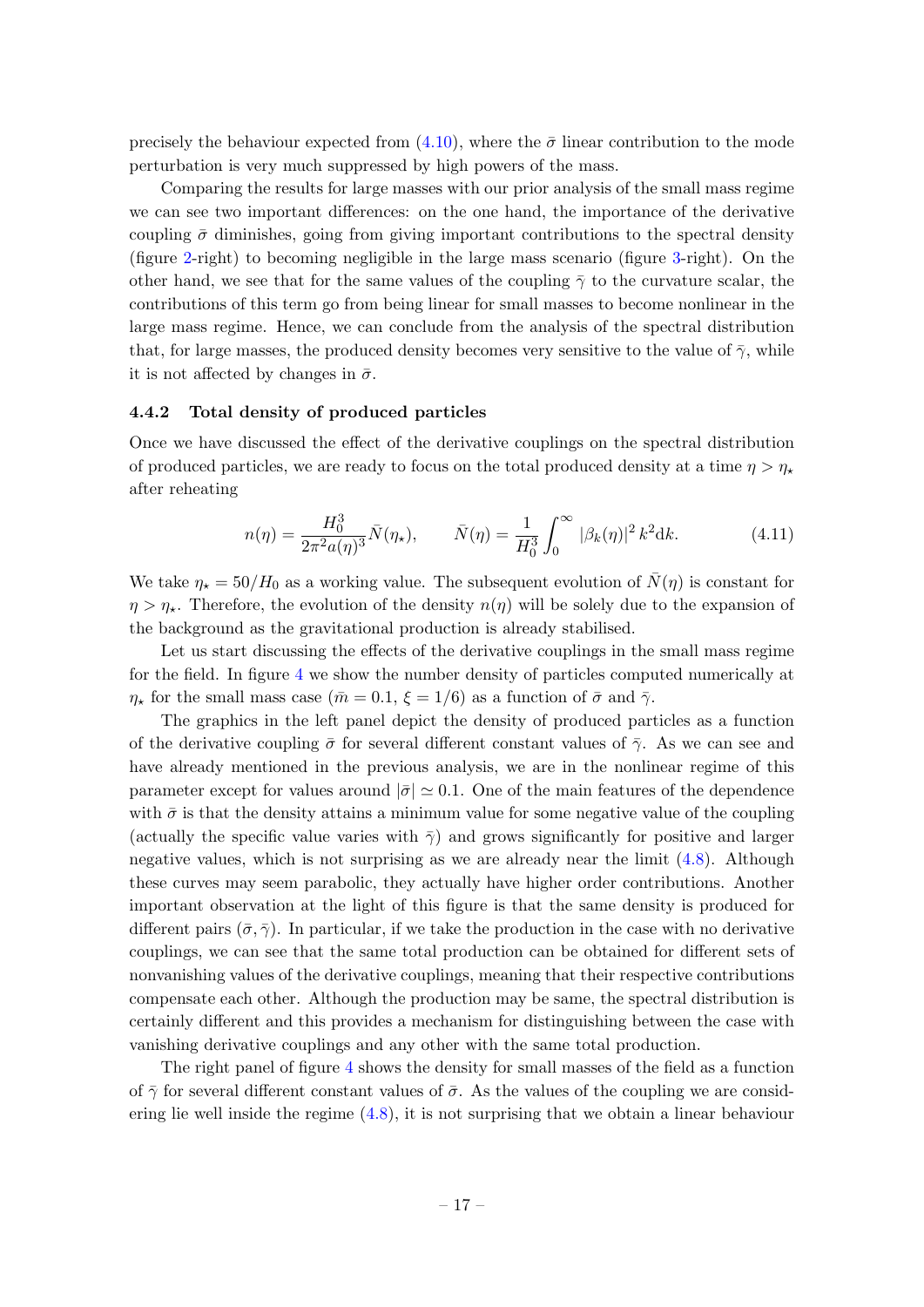

<span id="page-18-0"></span>**Figure 4.** Density of produced particles for the small mass ( $\bar{m} = 0.1$ ,  $\xi = 1/6$ ) scenario computed at  $\eta_* = 50/H_0$ . On the left panel, we show the density as a function of  $\bar{\sigma}$  for different values of  $\bar{\gamma}$  in the perturbative regime. The colour code is the following: Purple,  $\bar{\gamma} = -\bar{m}^2/2$ ; Blue,  $\bar{\gamma} = -\bar{m}^2/4$ ; Black,  $\bar{\gamma} = 0$ ; Orange,  $\bar{\gamma} = \bar{m}^2/4$ ; Red,  $\bar{\gamma} = \bar{m}^2/2$ . The right panel shows the density as a function of  $\bar{\gamma}$  for different values of  $\bar{\sigma}$  (in the perturbative regime) with the following colour code: Purple,  $\bar{\sigma} = -1/2$ ; Blue,  $\bar{\sigma} = -1/4$ ; Black,  $\bar{\sigma} = 0$ ; Orange,  $\bar{\sigma} = 1/4$ ; Red,  $\bar{\sigma} = 1/2$ .

of the density with the strength of the coupling  $\bar{\gamma}$ . The intensity of the linear effect of the  $\bar{\gamma}$  term increases with increasing absolute value of the coupling constant  $\bar{\sigma}$ . It is worth noting that for positive values of  $\bar{\gamma}$  the production diminishes, which is the opposite effect of just changing the effective mass in the de Sitter phase, giving a strong indication that the curvature effects during the transition are of vital importance for understanding the derivative couplings.

For the large mass regime, the contribution of the  $\bar{\sigma}$  coupling is negligible, as can be deduced from the spectral distribution (figure [3\)](#page-16-0). Hence in figure [5,](#page-19-0) we have focused only on the nonlinear dependence of the total production (for  $\bar{m} = 10$ ) on the  $\bar{\gamma}$  coupling. The production is very sensitive to the value of  $\bar{\gamma}$ . It attains a minimum value for a certain strength of the coupling. Again we see that the total production may have the same value for different  $\bar{\gamma}$ , although the spectral production is very different. The total particle production is a quadratic function of the derivative coupling  $\bar{\gamma}$  to very good approximation with mass dependent coefficients.

Finally, let us see how the particle production depends on the mass of the field  $\bar{m}$ for given values of the derivative couplings, as shown in figure [6.](#page-19-1) We have chosen these values so they are representative of the regimes we have studied above. More explicitly, we consider the limiting cases used in the discussions and figures of the spectral production both in  $\bar{\gamma}$  and in  $\bar{\sigma}$ . Smaller values of  $\bar{\sigma}$  do not provide additional information other than inducing small perturbative changes in the total production. We can see from figure [6](#page-19-1) that the two regimes we have discussed in the previous subsections are indeed representative of the behaviour for large and small masses, so we will analyse the figure in these terms.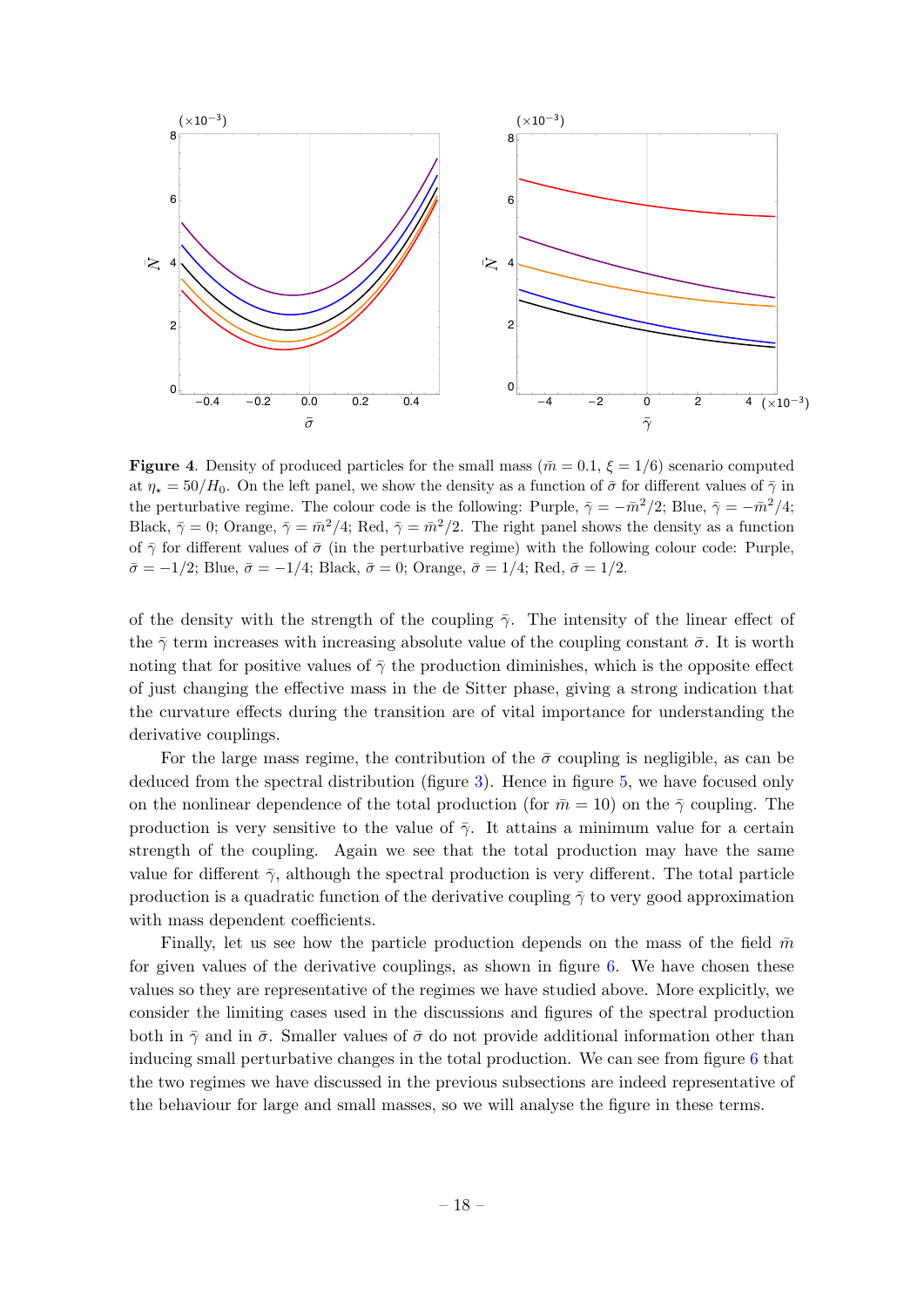

<span id="page-19-0"></span>**Figure 5.** Density of produced particles for the large mass scenario computed at  $\eta_{\star} = 50/H_0$ . We show the density as a function of  $\bar{\gamma}$  for the single value  $\bar{\sigma} = 0$  due to its negligible effect on the production (see figure [3-](#page-16-0)right). The colour code is the following: Red,  $\bar{m} = 8$ ; Brown,  $\bar{m} = 10$ ; Purple,  $\bar{m} = 15$ ; Blue,  $\bar{m} = 20$ .



<span id="page-19-1"></span>Figure 6. Density of produced particles computed at  $\eta_{\star} = 50/H_0$  as a function of the mass of the field for different combinations  $(\bar{\gamma}, \bar{\sigma})$  with  $\xi = 1/6$  with the following colour code: Purple,  $(0.01/2, 0)$ ; Blue,  $(-0.01/2, 0)$ ; Black,  $(0, 0)$ ; Orange,  $(0, 1/2)$ ; Red,  $(0, -1/2)$ .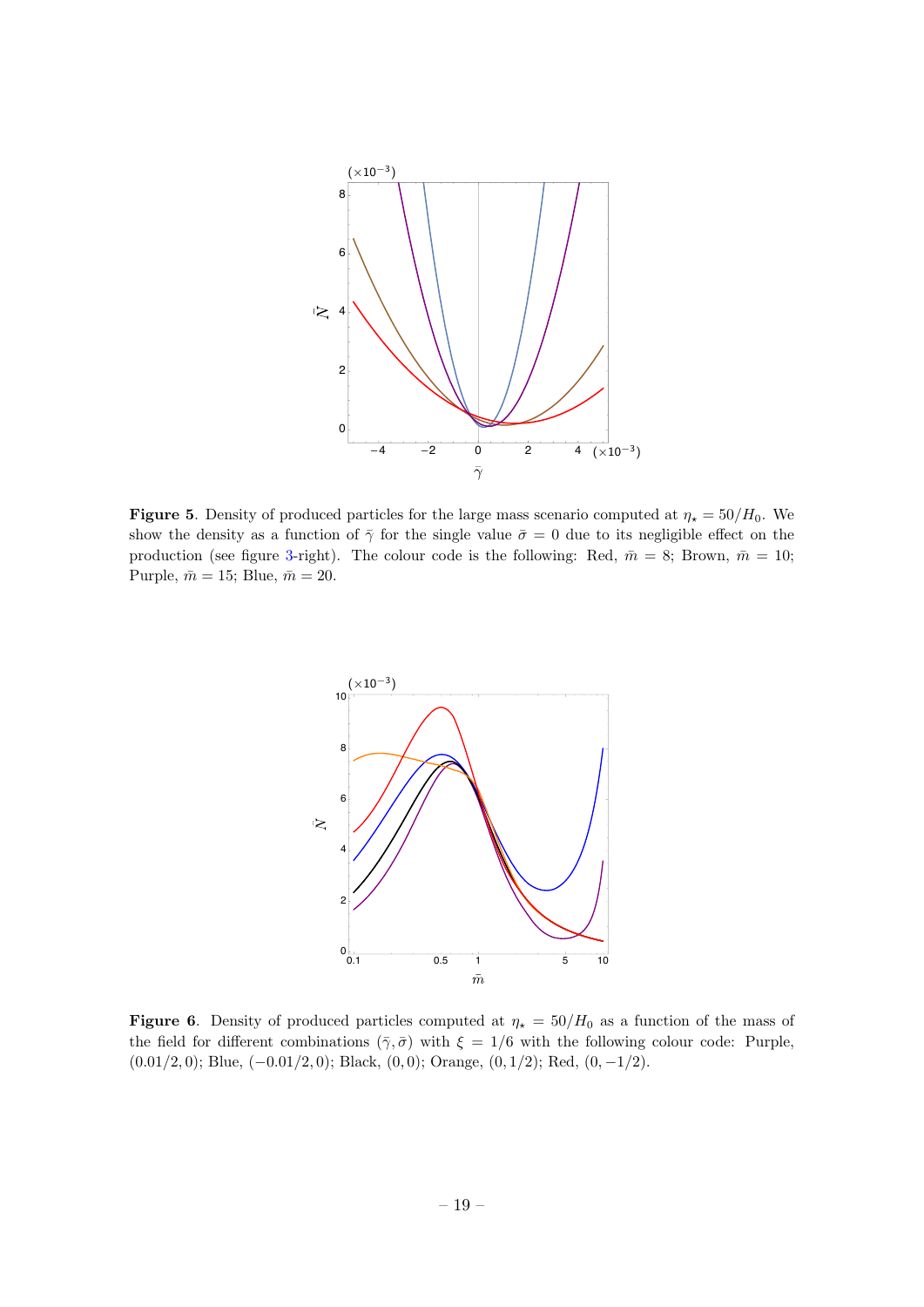Let us start with the small mass regime. The effect of negative  $\bar{\sigma}$  couplings close to 1 in absolute value on the total production is less prominent than the effect of positive values. Indeed the contribution for positive values of  $\bar{\gamma}$  grows rapidly as the mass decreases, giving larger total production for small masses. In the rest of cases the maximum production in the small mass regime is attained for masses of order  $\bar{m} = 1$ . In this region of small mass, perturbative values of  $\bar{\gamma}$  induce linear changes in the production (as also would small values of  $\bar{\sigma}$ , although not shown in the figure) that grows in importance as the mass decreases.

The large mass regime presents some nontrivial characteristic as we have already mentioned. To begin with, the purple and blue curves describing the production for perturbative values of  $\bar{\gamma}$  quickly grow for large masses. The contribution of positive values of  $\bar{\gamma}$ changes from diminishing the total production for intermediate masses to wildly enhancing it after a threshold mass that depend on the specific value of the coupling. We can understand this effect using the previous analysis of the spectral production: as the mass becomes larger, nonlinear effects enter the game. The linear effect for positive values of this coupling is to damp the amplitude of the de Sitter peak. The nonlinearity introduces a broad band of excited modes that grows with the strength of the coupling and, as we have already mentioned, becomes the principal contribution to the production. These effects are generic for any value of  $\bar{\gamma}$ . Note that the growth in importance of the  $\gamma$  coupling with larger mass is already suggested by the linear analysis of the mode as the linear contribu-tion grows with the mass [\(4.10\)](#page-12-1). A similar behaviour could be expected for the  $\bar{\sigma}$  coupling for the same reason. However, we see a total production that is entirely unaffected by this coupling to the traceless Ricci curvature tensor. This negligible behaviour continues for masses greater than the ones represented. This is in agreement with the study performed in subsection [4.3,](#page-11-0) where we concluded that the  $\bar{\sigma}$  contribution to the perturbed mode is very much suppressed (see  $(4.10)$ ). This is also in consonance with the spectral analysis above. The production is dominated by the de Sitter phase and it is not surprising that the production decays as  $\bar{N} \propto m^{-1}$ , given the adiabatic evolution of the background geometry.

The behaviour of the total production in the intermediate mass region is simply an interpolation of the two regimes (small and large mass) already described.

In conclusion, we have seen that including derivative couplings to the background curvature changes in a highly nontrivial way the gravitational production in the early universe for the scalar field even in the perturbative regime.

## <span id="page-20-0"></span>5 Conclusions

We have studied the role of derivative couplings to the background curvature in the gravitational production for a quantum scalar field. We have considered a coupling to the curvature scalar mediated through a coupling constant  $\gamma$  and a term proportional to the traceless Ricci tensor through a constant  $\sigma$ .

During the inflationary epoch of the Universe, mimicked by the de Sitter solution, only the term proportional to  $\gamma$  is nonvanishing, so there is no contribution to the production due to different values of  $\sigma$ . We have analytically calculated both the spectral and the total production for the large mass regime, obtaining that the total production decreases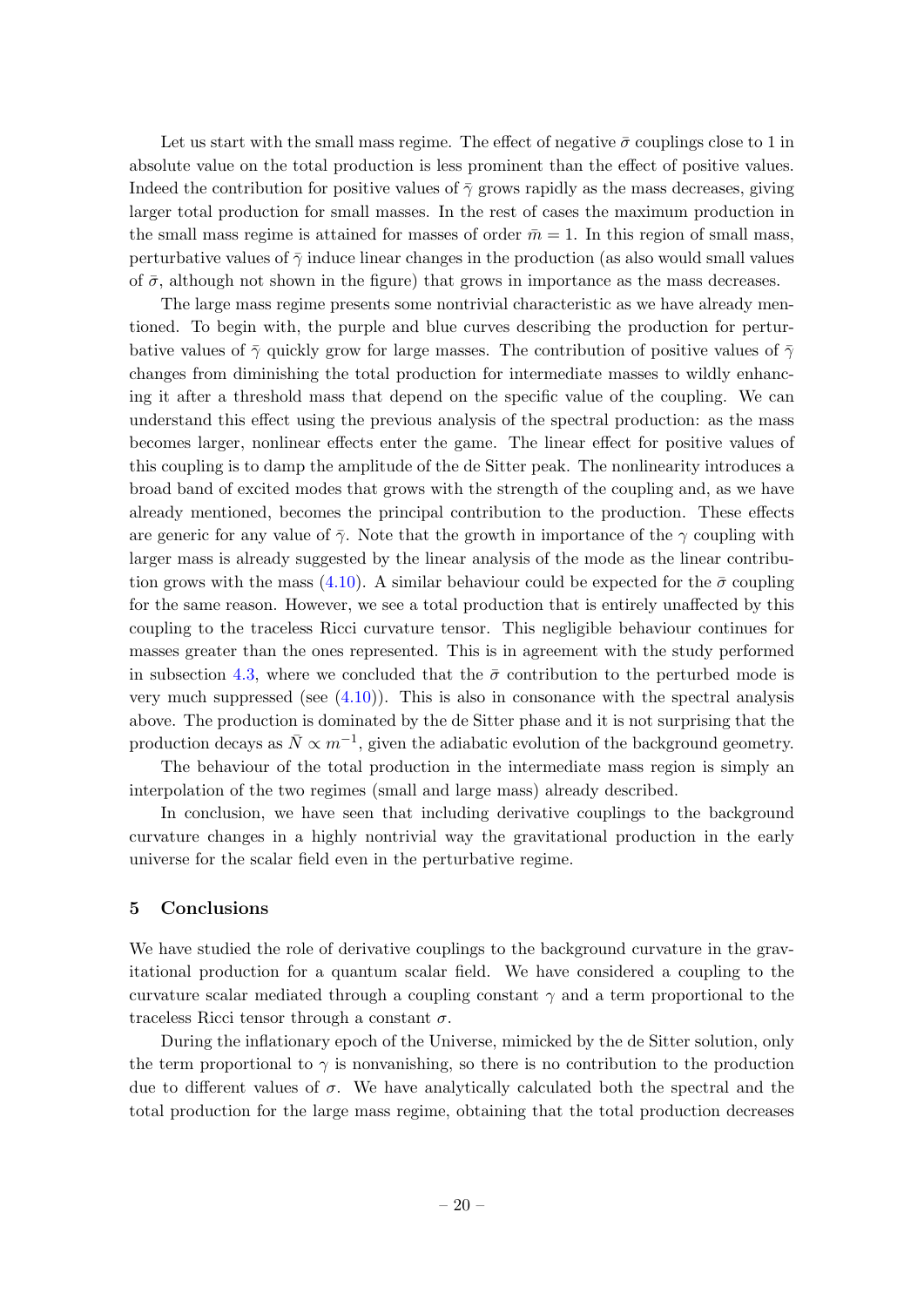with the inverse of the effective mass, which depends on the mass itself and the couplings to the curvature scalar  $\xi$  and  $\gamma$ .

After inflation we have considered a reheating phase dominated by the oscillations of the inflaton field around the minimum of its potential. We have interpolated the behaviour of all the background quantities from their values at the end of the de Sitter phase to their values at the onset of the inflaton oscillations using sufficiently smooth functions so the results are independent of the considered order of the interpolation functions. The production in the transition phase is strongly dependent on the value of the couplings  $\gamma$ and  $\sigma$ . To focus only on the relevance of the derivative couplings we have set  $\xi = 1/6$ . The gravitational production quickly stabilises during the reheating phase (we are neglecting the oscillations of the background quantities during reheating).

The perturbative regime for the derivative couplings comes from requiring that the derivative terms in the action are perturbative in the sense that they are much smaller than one. However, small values for the coupling constants can induce nonlinear effects because of nontrivial contributions as compared with the field mass. In addition, the validity of the linear approximation for the spectral production requires additional conditions that depend on the mass. The summary is that the perturbative regime requires that the (dimensionless) couplings be much smaller than one, while the linear regime for the production requires conditions that depend on the mass. In this sense, it is not surprising to have nonlinear effects in the production even though the couplings are perturbative, as happens for sufficiently large masses.

The effects of both derivative terms are of different relative importance for a given mass of the field. Moreover, their contributions to the gravitational production depend appreciably on the mass of the field. We have seen that for small masses, values of  $\gamma$  lying within the perturbative regime give contributions to the particle production that are comparable to the ones due to significantly higher values of  $\sigma$ . In this regime, the gravitational production can change notably for perturbative values of the coupling constants so their effects cannot be neglected.

The behaviour of the production drastically changes for large masses. For values of  $\gamma$ still well within the perturbative regime, the effects on the production become nonlinear while the effects of the  $\sigma$  term are negligible. Hence, for large masses the production becomes very sensitive to the value of the derivative coupling  $\gamma$ . This can be understood in terms of the different conditions that  $\gamma$  must satisfy to remain in the linear regime and which are violated for sufficiently large masses. On the other hand note that the  $\sigma$  coupling becomes irrelevant for large masses.

To conclude, we have seen that the presence of derivative couplings to the Riemann tensor can significantly affect the gravitational production. Therefore, they can change the current picture of gravitational production of dark matter  $[4-7]$  $[4-7]$  as the production changes in a highly nontrivial way even when the coupling constants are in the perturbation regime.

The derivative couplings are often neglected in all the discussions on gravitational production but, for certain theoretical field models, they can be important, and hence their gravitational production will be dominated by the effects we have discussed. This situation will be general for (pseudo-)Nambu-Goldstone bosons, whose disformal couplings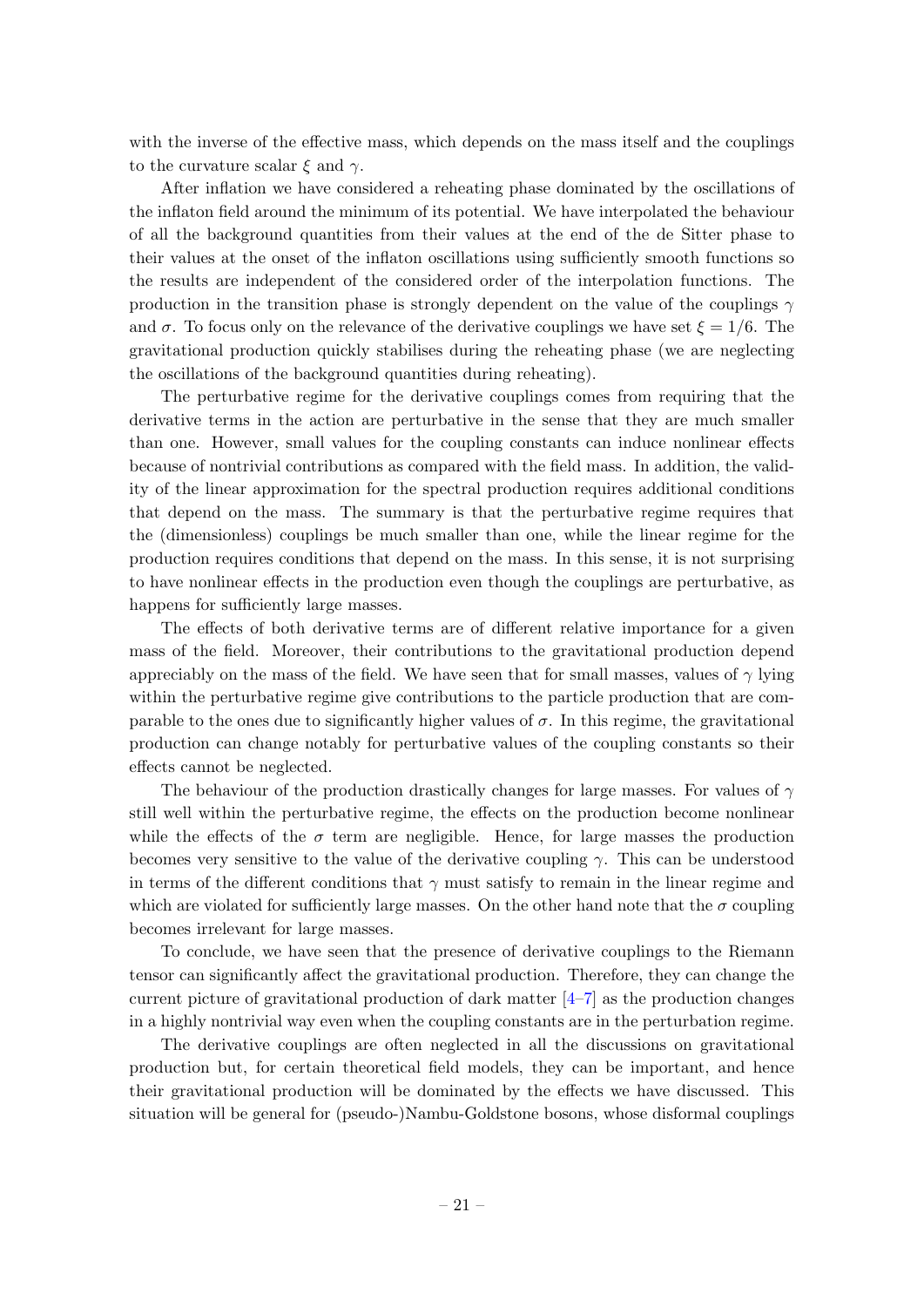dominate their phenomenology. In this context, the presence of disformal scalars, such as branons, are well-motivated from a quantum approach, and its gravitational production will differ from a traditional scalar field with nonderivative couplings.

## Acknowledgments

We wish to thank Francisco J. López Encinas for valuable discussions in the early stages of this work. This work has been financially supported in part by the MINECO (Spain) projects FIS2016-78859-P (AEI/FEDER) and FIS2017-86497-C2-2-P (with FEDER contribution). JMSV acknowledges financial support from Universidad Complutense de Madrid through the predoctoral grant CT27/16. This work was made possible by Institut Pascal at Université Paris-Saclay with the support of the P2I and SPU research departments and the P2IO Laboratory of Excellence (program Investissements davenir ANR-11-IDEX-0003-01 Paris-Saclay and ANR-10-LABX-0038), as well as the IPhT.

# References

- <span id="page-22-0"></span>[1] F. Kahlhoefer, Review of LHC Dark Matter Searches, [Int. J. Mod. Phys.](https://doi.org/10.1142/S0217751X1730006X) A 32 (2017) [1730006](https://doi.org/10.1142/S0217751X1730006X) [[1702.02430](https://arxiv.org/abs/1702.02430)].
- <span id="page-22-1"></span>[2] J. M. Gaskins, A review of indirect searches for particle dark matter, [Contemp. Phys.](https://doi.org/10.1080/00107514.2016.1175160) 57  $(2016)$  496 [[1604.00014](https://arxiv.org/abs/1604.00014)].
- <span id="page-22-2"></span>[3] D. J. H. Chung, E. W. Kolb and A. Riotto, Superheavy dark matter, [Phys. Rev.](https://doi.org/10.1103/PhysRevD.59.023501) D 59 (1998) [023501](https://doi.org/10.1103/PhysRevD.59.023501) [[hep-ph/9802238](https://arxiv.org/abs/hep-ph/9802238)].
- <span id="page-22-9"></span>[4] D. J. H. Chung, P. Crotty, E. W. Kolb and A. Riotto, On the gravitational production of superheavy dark matter, Phys. Rev. D 64 [\(2001\) 043503](https://doi.org/10.1103/PhysRevD.64.043503) [[hep-ph/0104100](https://arxiv.org/abs/hep-ph/0104100)].
- [5] Y. Ema, K. Nakayama and Y. Tang, Production of Purely Gravitational Dark Matter, [JHEP](https://doi.org/10.1007/JHEP09(2018)135) 09 [\(2018\) 135](https://doi.org/10.1007/JHEP09(2018)135) [[1804.07471](https://arxiv.org/abs/1804.07471)].
- [6] T. Markkanen and S. Nurmi, Dark matter from gravitational particle production at reheating, JCAP 1702 [\(2017\) 008](https://doi.org/10.1088/1475-7516/2017/02/008) [[1512.07288](https://arxiv.org/abs/1512.07288)].
- <span id="page-22-10"></span>[7] J. A. R. Cembranos, L. J. Garay and J. M. Sánchez Velázquez, *Gravitational production of* scalar dark matter, JHEP 06 [\(2020\) 84.](https://doi.org/10.1007/JHEP06(2020)084)
- <span id="page-22-3"></span>[8] N. Herring, D. Boyanovsky and A. R. Zentner, Nonadiabatic cosmological production of ultralight dark matter, Phys. Rev. D 101 [\(2020\) 083516](https://doi.org/10.1103/PhysRevD.101.083516) [[1912.10859](https://arxiv.org/abs/1912.10859)].
- <span id="page-22-4"></span>[9] L. Parker, Quantized fields and particle creation in expanding universes. 1., [Phys. Rev.](https://doi.org/10.1103/PhysRev.183.1057) 183 [\(1969\) 1057.](https://doi.org/10.1103/PhysRev.183.1057)
- <span id="page-22-5"></span>[10] A. H. Guth, Inflationary universe: A possible solution to the horizon and flatness problems, Phys. Rev. D 23 [\(1981\) 347.](https://doi.org/10.1103/PhysRevD.23.347)
- <span id="page-22-6"></span>[11] A. Linde, *Chaotic inflation*, *[Phys. Lett.](https://doi.org/https://doi.org/10.1016/0370-2693(83)90837-7)* **B 129** (1983) 177.
- <span id="page-22-7"></span>[12] A. Liddle and D. Lyth, Cosmological Inflation and Large-Scale Structure. Cambridge University Press, 2000.
- <span id="page-22-8"></span>[13] V. Mukhanov and S. Winitzki, Introduction to Quantum Effects in Gravity. Cambridge University Press, 2007.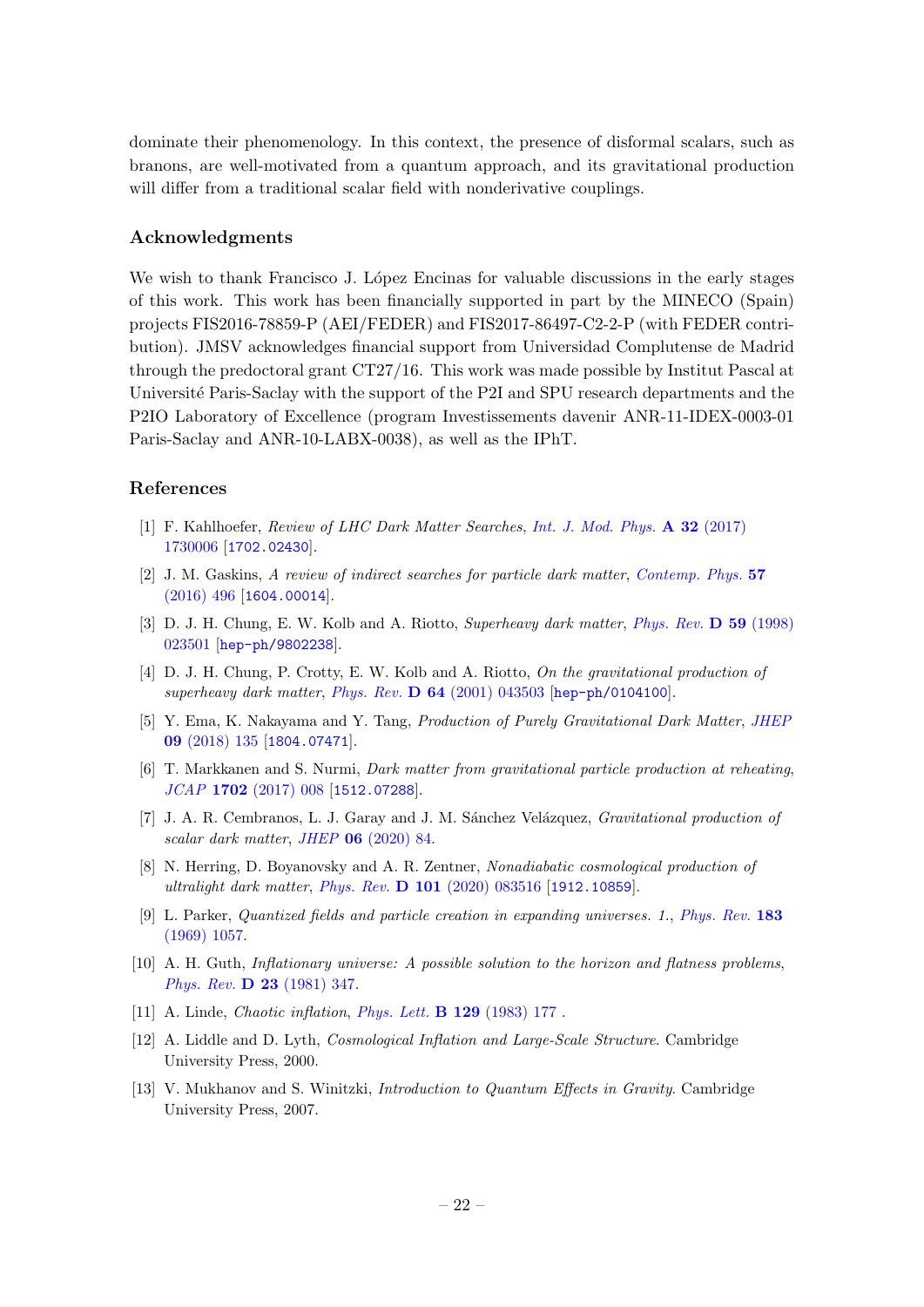- <span id="page-23-0"></span>[14] Y. Nambu, Quasi-particles and gauge invariance in the theory of superconductivity, [Phys.](https://doi.org/10.1103/PhysRev.117.648) Rev. 117 [\(1960\) 648.](https://doi.org/10.1103/PhysRev.117.648)
- <span id="page-23-1"></span>[15] J. Goldstone, Field Theories with Superconductor Solutions, [Nuovo Cim.](https://doi.org/10.1007/BF02812722) 19 (1961) 154.
- <span id="page-23-2"></span>[16] J. D. Bekenstein, The Relation between physical and gravitational geometry, [Phys. Rev.](https://doi.org/10.1103/PhysRevD.48.3641) D 48 [\(1993\) 3641](https://doi.org/10.1103/PhysRevD.48.3641) [[gr-qc/9211017](https://arxiv.org/abs/gr-qc/9211017)].
- <span id="page-23-3"></span>[17] A. Dobado and A. L. Maroto, The Dynamics of the Goldstone bosons on the brane, [Nucl.](https://doi.org/10.1016/S0550-3213(00)00574-5) Phys. B 592 [\(2001\) 203](https://doi.org/10.1016/S0550-3213(00)00574-5) [[hep-ph/0007100](https://arxiv.org/abs/hep-ph/0007100)].
- [18] J. A. R. Cembranos, A. Dobado and A. L. Maroto, Brane skyrmions and wrapped states, Phys. Rev. D 65 [\(2002\) 026005](https://doi.org/10.1103/PhysRevD.65.026005) [[hep-ph/0106322](https://arxiv.org/abs/hep-ph/0106322)].
- <span id="page-23-5"></span>[19] J. Alcaraz, J. A. R. Cembranos, A. Dobado and A. L. Maroto, Limits on the brane fluctuations mass and on the brane tension scale from electron positron colliders, [Phys. Rev.](https://doi.org/10.1103/PhysRevD.67.075010) D 67 [\(2003\) 075010](https://doi.org/10.1103/PhysRevD.67.075010) [[hep-ph/0212269](https://arxiv.org/abs/hep-ph/0212269)].
- [20] J. A. R. Cembranos, A. Dobado and A. L. Maroto, Dark geometry, [Int. J. Mod. Phys.](https://doi.org/10.1142/S0218271804006322) D 13 [\(2004\) 2275](https://doi.org/10.1142/S0218271804006322) [[hep-ph/0405165](https://arxiv.org/abs/hep-ph/0405165)].
- <span id="page-23-4"></span>[21] J. A. R. Cembranos and A. L. Maroto, Disformal scalars as dark matter candidates: Branon phenomenology, [Int. J. Mod. Phys.](https://doi.org/10.1142/S0217751X16300155) 31 (2016) 1630015 [[1602.07270](https://arxiv.org/abs/1602.07270)].
- <span id="page-23-6"></span>[22] P. Brax and C. Burrage, Constraining Disformally Coupled Scalar Fields, [Phys. Rev.](https://doi.org/10.1103/PhysRevD.90.104009) D 90 [\(2014\) 104009](https://doi.org/10.1103/PhysRevD.90.104009) [[1407.1861](https://arxiv.org/abs/1407.1861)].
- [23] L3 collaboration, Search for branons at LEP, [Phys. Lett.](https://doi.org/10.1016/j.physletb.2004.07.014) **B 597** (2004) 145 [[hep-ex/0407017](https://arxiv.org/abs/hep-ex/0407017)].
- <span id="page-23-7"></span>[24] J. A. R. Cembranos, J. L. Diaz-Cruz and L. Prado, Impact of DM direct searches and the LHC analyses on branon phenomenology, Phys. Rev.  $\bf{D} 84$  [\(2011\) 083522](https://doi.org/10.1103/PhysRevD.84.083522) [[1110.0542](https://arxiv.org/abs/1110.0542)].
- <span id="page-23-9"></span>[25] J. A. R. Cembranos, A. Dobado and A. L. Maroto, Dark matter clues in the muon anomalous magnetic moment, Phys. Rev. D 73 [\(2006\) 057303](https://doi.org/10.1103/PhysRevD.73.057303) [[hep-ph/0507066](https://arxiv.org/abs/hep-ph/0507066)].
- <span id="page-23-8"></span>[26] J. A. R. Cembranos, A. Dobado and A. L. Maroto, Branon radiative corrections to collider physics and precision observables, Phys. Rev. D 73 [\(2006\) 035008](https://doi.org/10.1103/PhysRevD.73.035008) [[hep-ph/0510399](https://arxiv.org/abs/hep-ph/0510399)].
- <span id="page-23-10"></span>[27] J. A. R. Cembranos, A. Dobado and A. L. Maroto, Brane world dark matter, [Phys. Rev.](https://doi.org/10.1103/PhysRevLett.90.241301) Lett. **90** [\(2003\) 241301](https://doi.org/10.1103/PhysRevLett.90.241301) [[hep-ph/0302041](https://arxiv.org/abs/hep-ph/0302041)].
- [28] J. A. R. Cembranos, A. Dobado and A. L. Maroto, Cosmological and astrophysical limits on brane fluctuations, Phys. Rev. D 68 [\(2003\) 103505](https://doi.org/10.1103/PhysRevD.68.103505) [[hep-ph/0307062](https://arxiv.org/abs/hep-ph/0307062)].
- <span id="page-23-11"></span>[29] A. L. Maroto, The Nature of branon dark matter, Phys. Rev. D 69 [\(2004\) 043509](https://doi.org/10.1103/PhysRevD.69.043509) [[hep-ph/0310272](https://arxiv.org/abs/hep-ph/0310272)].
- <span id="page-23-12"></span>[30] Planck collaboration, Planck 2015 results. XIII. Cosmological parameters, [Astron.](https://doi.org/10.1051/0004-6361/201525830) Astrophys. 594 [\(2016\) A13](https://doi.org/10.1051/0004-6361/201525830) [[1502.01589](https://arxiv.org/abs/1502.01589)].
- <span id="page-23-13"></span>[31] V. Mukhanov, Physical Foundations of Cosmology. Cambridge University Press, Oxford, 2005.
- <span id="page-23-14"></span>[32] D. Shale, *Linear symmetries of free boson fields*, *[Trans. Am. Math. Soc.](https://doi.org/10.2307/1993745)* **103** (1962) 149.
- [33] R. Honegger and A. Rieckers, Squeezing Bogoliubov transformations on the infinite mode CCRalgebra, [J. Math. Phys](https://doi.org/10.1063/1.531656) 37 (1996) 4292 [[https://doi.org/10.1063/1.531656](https://arxiv.org/abs/https://doi.org/10.1063/1.531656)].
- <span id="page-23-15"></span>[34] S. Ruijsenaars, On Bogolyubov Transformations. 2. The General Case, [Annals Phys.](https://doi.org/10.1016/0003-4916(78)90006-4) 116 [\(1978\) 105.](https://doi.org/10.1016/0003-4916(78)90006-4)